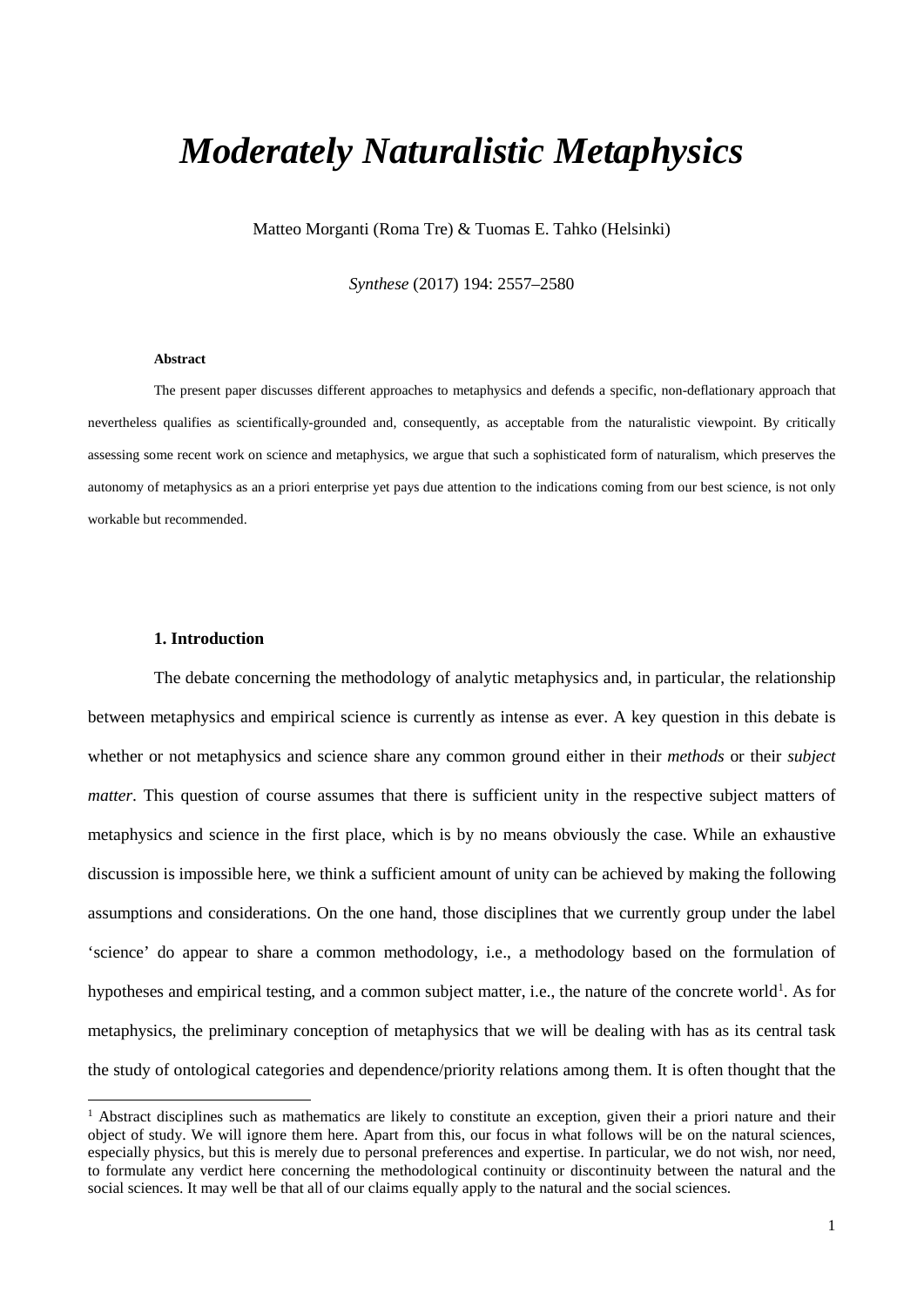study of such categories and relations is somehow prior to other areas of philosophy as well as science. We wish to take no strong stand on the priority issue right now, but it's clear that this priority assumption is grounded on two main elements that are plausibly regarded as unifying traits of the metaphysical enterprise under consideration: i) the generality of the concepts employed by metaphysicians and of the questions they ask, and ii) the a priority of their methods: they do not, at least not primarily, rely directly on empirical data. This is the dichotomy that we will be concentrating on. To begin with, then, focusing on methods and subject matter one obviously obtains the following fourfold table regarding the relationship between science and metaphysics:

| No overlap regarding methods or subject<br>matter | Overlapping methods, distinct subject matter |
|---------------------------------------------------|----------------------------------------------|
| Overlapping subject matter, distinct methods      | Overlapping methods and subject matter       |

In view of the foregoing considerations, one may invoke the traditional a priori/a posteriori distinction and consequently argue that, if at all, there is only some degree of dispute concerning the two options on the left-hand side of the table. However, that science and metaphysics can easily be separated along the a priori/a posteriori distinction has been questioned in some recent work, and we will go along exactly this route in what follows. This is not to say that the above rough indication of the unifying traits of the natural sciences on the one hand and of metaphysics on the other should be dropped. Rather, the point is that such an indication leaves the question concerning the precise nature of the relation between science and metaphysics completely open. An accurate analysis may show that there is indeed a clear demarcation between science and metaphysics, and that it corresponds to the a priori/a posteriori distinction; but it may also lead to the conclusion that a radical revision of the traditional characterisation of either science or metaphysics, or both, is required. Be this as it may, an accurate analysis is indeed in order.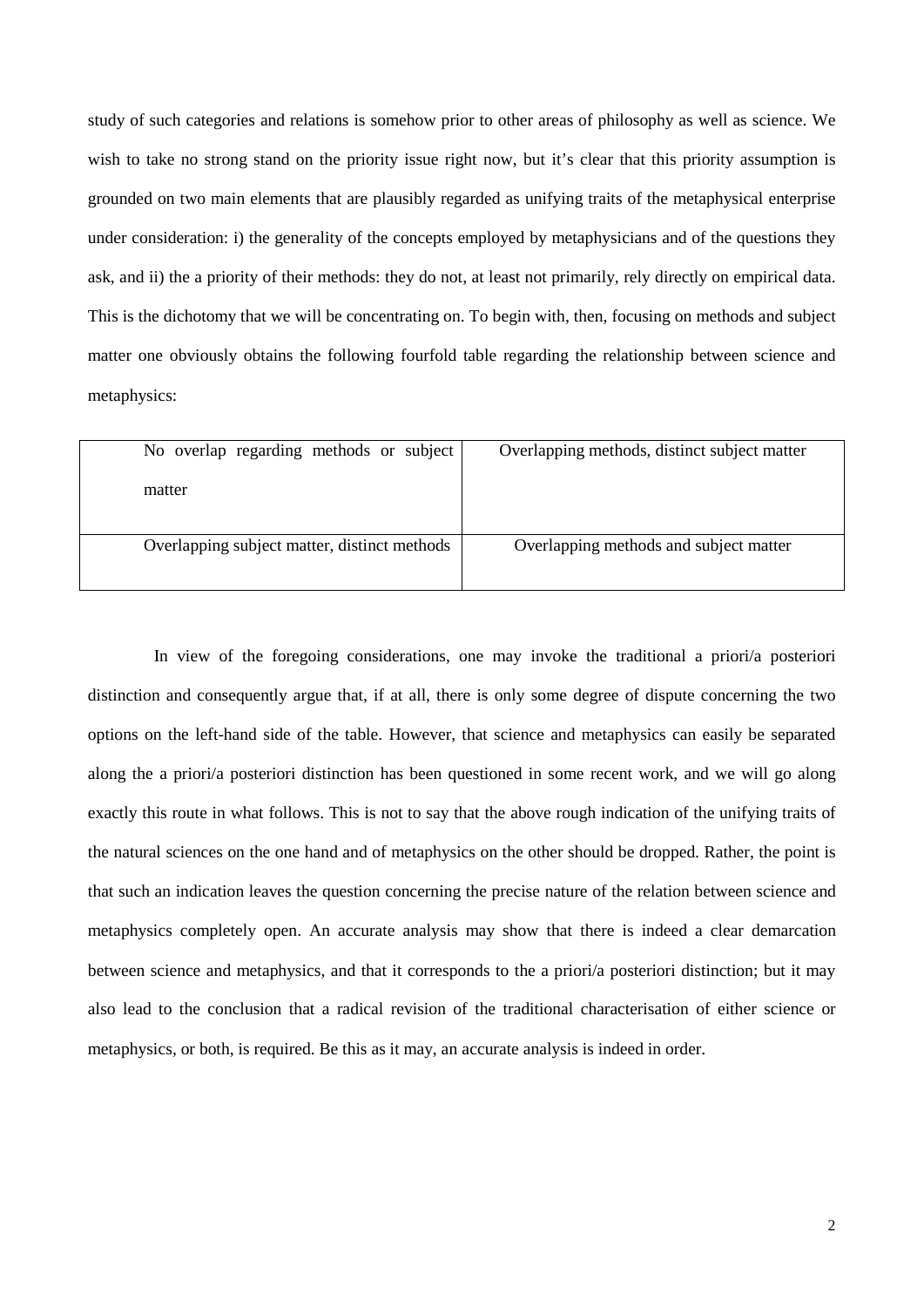Given the fourfold table above, one gets four initial contenders<sup>[2](#page-2-0)</sup>:

- 1) Metaphysics conceived as an independent, purely a priori discipline and science as an independent, purely a posteriori discipline, with no overlap in their methods or subject matter. One version of this position could be the view of metaphysics as conceptual analysis, focused on clarifying certain basic notions and primarily based on linguistic considerations. On this construal, metaphysics employs armchair methods, largely independent of a posteriori elements, whereas science is based on pure empirical research, without any need for armchair methods;
- 2) Metaphysics conceived as telling us something about the nature and structure of reality, perhaps in conjunction with empirical science, but distinct from it in terms of its methods, in virtue of its being an essentially a priori enterprise. Thus, metaphysics and science share their subject matter, but not their methods;
- 3) Metaphysics conceived as having a distinct subject matter from empirical science, such as purely conceptual issues, but overlapping with the latter in its methods. This means to consider metaphysics as a sui generis special science, without any distinct armchair methods, but such that it applies scientific methodology to a peculiar, well-defined domain of inquiry. So-called 'experimental philosophy' might subsume something of this sort;
- 4) Metaphysics conceived as fully 'naturalistic', i.e., only of value if it is empirically tractable if not in the sense of making predictions that can be tested by empirical means, at least in the sense of being *directly* grounded in scientific observation and theorising. On this view, metaphysics effectively becomes identical with science both in its methods and its subject matter. That is, metaphysical questions are either discarded as pointless, or

<span id="page-2-0"></span><sup>&</sup>lt;sup>2</sup> We will ignore here clearly implausible candidates such as, for instance, the view that both science and metaphysics are entirely a priori in their methodology.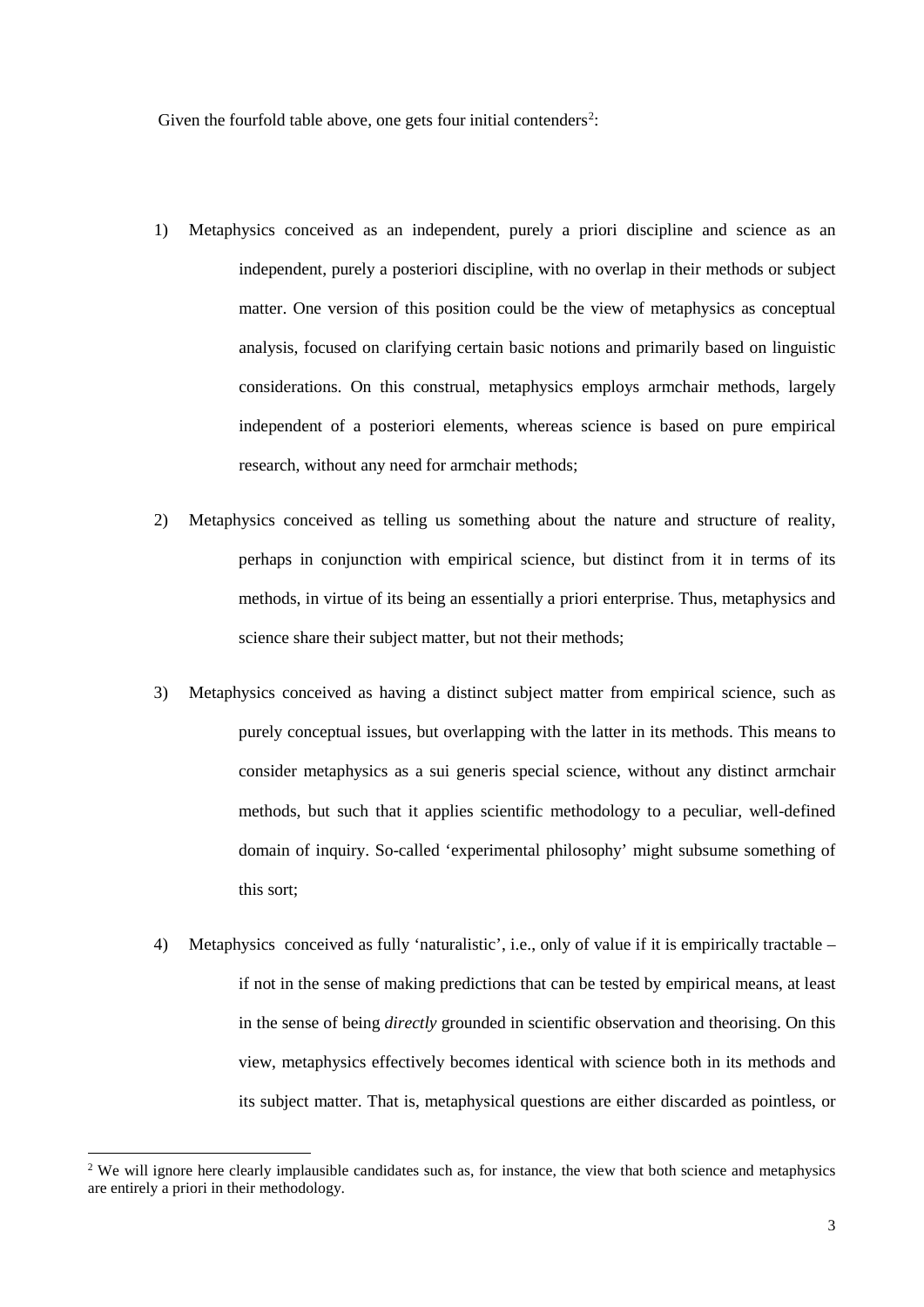reduced to scientific questions (but perhaps, as we will see, metaphysics is able to add something more, e.g., theoretical unification, to extant scientific hypotheses).

Our own view is that it is the second approach that holds most promise. In our view, metaphysics and science are both in the business of examining and explaining reality, even though the means by which they do so differ. Importantly, however, we also aim to show that the non-overlap of methods does not entail that science and metaphysics are two completely independent ways of asking questions about a common subject and providing answers to those questions. To the contrary, we believe the supporters of the methodological autonomy of metaphysics can, and indeed should, nevertheless insist that metaphysics ought to seek an at least *indirect* connection with reality through the empirical methods of science. In view of this, it is the second option above that we will focus on, and try to characterise in some detail, rather than discussing the various options in detail. In particular, we will argue in favour of what we call '*moderately naturalistic metaphysics*', whereby the a posteriori and the a priori element are not subordinated one to the other, and instead enter a relation of mutual support and complementarity.

The first of the above approaches – at least in its extreme form where metaphysics is considered a pure a priori discipline – surely had some historical, authoritative proponents, but has fallen out of fashion in recent times exactly because of its 'armchair methodology'. Indeed, it seems part and parcel of contemporary western culture that we can gain knowledge of the world around us only on the basis of empirical inquiry and a posteriori reflection (be it together with other factors or not); and this idea has recently found increasing approval within the philosophical community. As for the third approach, we believe there is a lot to be learnt from studies of the sort proposed by, for instance, Alvin Goldman (see, e.g., Goldman 2007 and 2015). However, we also believe that those studies contribute to the understanding of the psychological and cognitive basis of certain categories of thought, rather than to the formulation of full-blown hypotheses and theories about reality based on those categories (or other, less entrenched ones). Thus, experimental metaphysics intended as metaphysics naturalized through the tools of cognitive science does not represent a truly viable answer to the question concerning the relationship between science and metaphysics as it is intended here.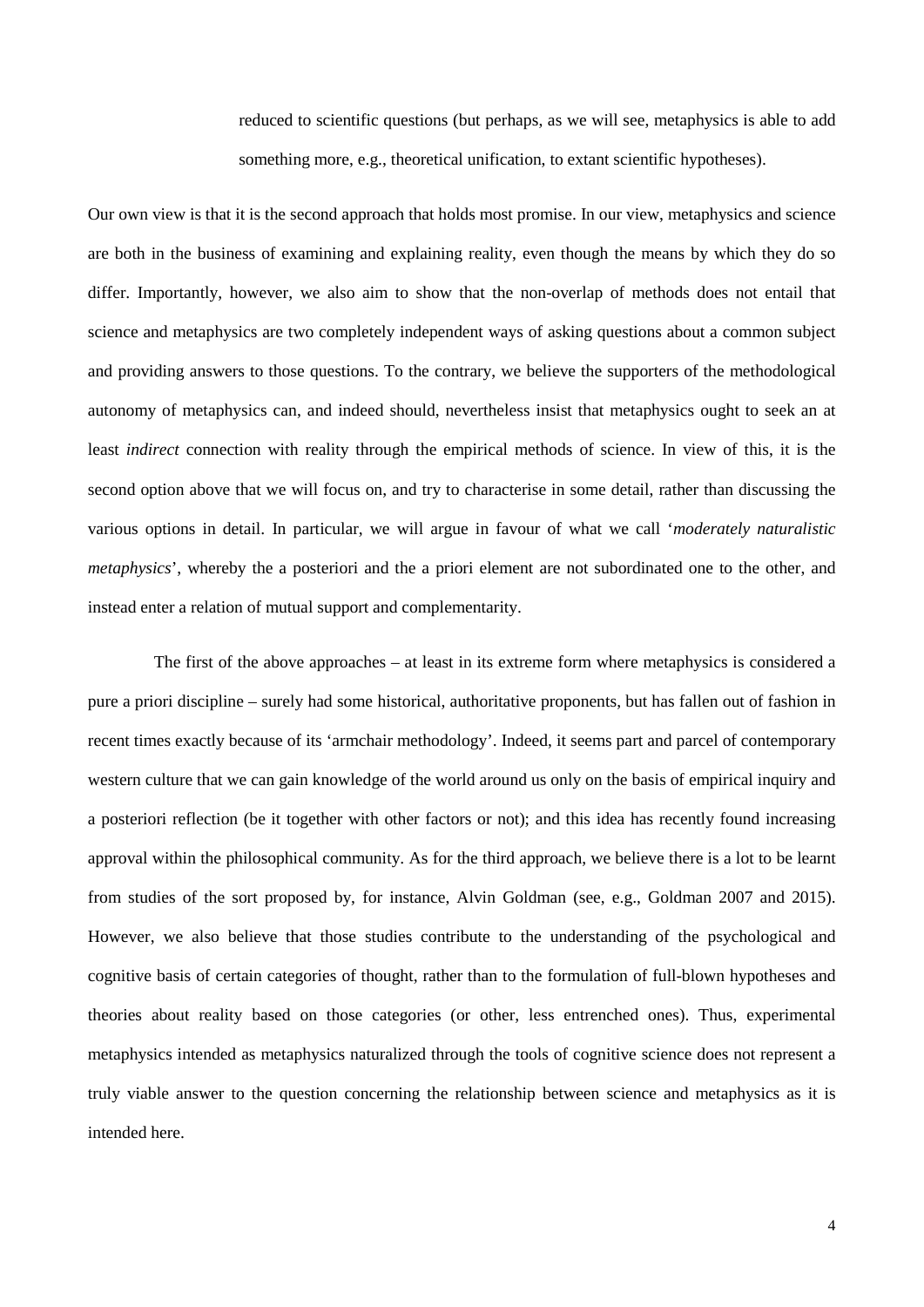We thus get to the fourth perspective above, considering *only* empirical inquiry and a posteriori reflection relevant, and reducing the autonomy of the scope of metaphysics to either zero or to a merely pragmatic contribution in terms of unification or something similar. This view has become the most influential perspective on analytic metaphysics, at least among the most explicitly scientifically-minded philosophers, such as James Ladyman and Don Ross. And it also seems that this 'naturalisation' of metaphysics is proving very fruitful in terms of programmes of research and results (allegedly) corroborated by our best current science. In view of this, it would seem that the task of defining a plausible form of metaphysics has already been accomplished, and that fully naturalised metaphysics is the way to go.

However, things are not so simple. As recent work along these lines shows (e.g., Ladyman and Ross 2007), naturalism understood in this sense sets rather strong constraints on what counts as admissible metaphysics. As a consequence, the position is in effect only minimally different – or so we will argue – from that endorsed by more radical empiricists such as, for instance, van Fraassen, who go as far as rejecting metaphysics altogether in favour of science. In particular, once one adopts the naturalistic viewpoint just mentioned, i.e., once only a posteriori elements are deemed important, the question naturally arises whether the latter, eliminative stance is not more coherent overall, metaphysics apparently playing no real role in our inquiry into the nature of reality. But if this is the case, we are also entitled to ask whether there is another, less deflationary stance available to those willing to pay due attention to science without belittling the import of metaphysics. After all, talk of overlap by no means coincides with talk of identity. In view of its popularity and of the fact that its proponents are often the loudest critics of metaphysics as a discipline distinct from science either in its methods or subject matter, it is mostly this fourth approach that we will contrast our proposal with in the rest of this paper.

The moderately naturalistic alternative we have in mind – which, as we will show in what follows, bears interesting connections with some recent proposals – is essentially built upon three ideas<sup>[3](#page-4-0)</sup>: first, that there are important methodological similarities between metaphysical and scientific *modelling*, and metaphysics essentially differs from science only in its greater generality and perhaps conceptual priority;

<span id="page-4-0"></span><sup>&</sup>lt;sup>3</sup> Besides the views we will discuss, Nolan (2015) has recently put forward an interesting analysis of armchair methods as a posteriori rather than a priori.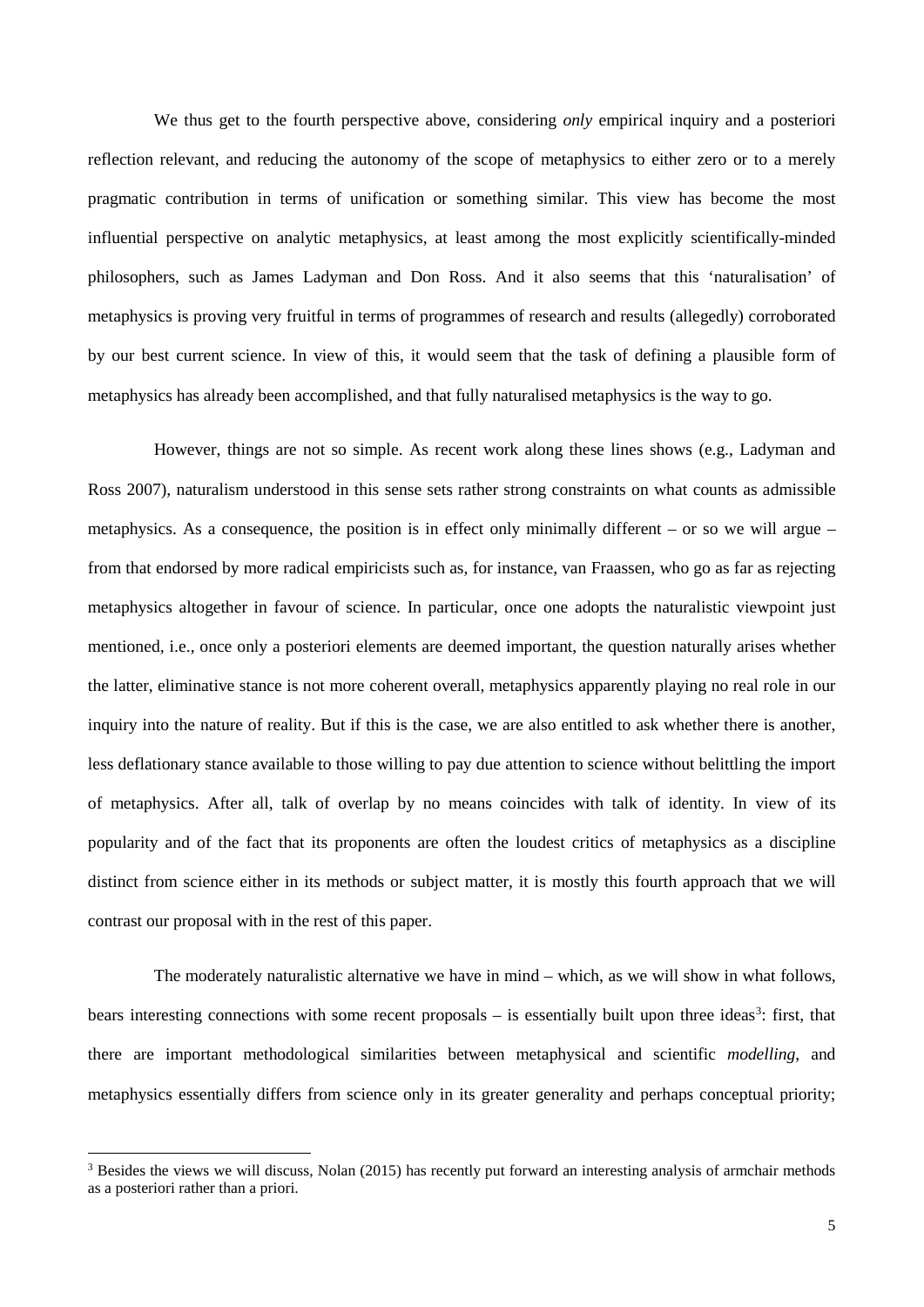second, that metaphysics is nevertheless primarily an a priori discipline, with sui generis, irreducible features; third, that science represents at least an indirect 'testing ground' for metaphysical hypotheses, which thus get fleshed out, as it were, in the same process that employs them to provide an interpretation of our best scientific theories. It is these three ideas together, we will argue, that make room for the view that the development of metaphysics should proceed independently of – although in parallel with – that of science. These ideas distinguish our variety of moderate naturalism from traditional naturalism, as the former doesn't recommend the naturalisation of metaphysics itself, but rather the close development, and mutual sustenance, of metaphysics and empirical science.<sup>[4](#page-5-0)</sup>

We develop our first suggestion in the second section, indicating those aspects of the science/metaphysics analogy based on modelling that we are sympathetic to, and where we think something must be added. We then proceed to do the same with the second suggestion, concerning the autonomy of metaphysics, in the third section. On this basis, we then look at some more deflationary, or even eliminativist, recent proposals in the fourth section, with special attention to Ladyman and Ross (2007). We argue that these approaches sacrifice too much of metaphysics, and fail to do justice to all the aspects of (dis)similarity between science and metaphysics. In the fifth section, we put forward our own view, according to which, as mentioned, the methods and subject matter of metaphysics are significantly different from those of science and yet the two activities can and should be pursued together, in such a way that metaphysics grounds the interpretation of science and, at the same time, science allows one to critically assess the available metaphysical models and select some of them over others (our third key suggestion above). At the end of the paper, a case study is briefly presented, and a concluding section follows.

<span id="page-5-0"></span><sup>&</sup>lt;sup>4</sup> In connection to this, it is important to stress again that we will not pursue other lines of argument that have been pursued with a view to defending some 'liberal' or moderate form of naturalism: in particular, we will not deal here with considerations concerning abstract entities, normative concepts or items having to do with consciousness/subjective experience. Although the case against the more radical versions of naturalism can certainly be made stronger by pointing at the peculiarity of mathematical knowledge, the seeming irreducibility of the normative, or the depth of the so-called 'hard problem' of consciousness, we think a good case for non-radical naturalism can already be made at the level of the typical objects of inquiry of, say, physics or chemistry. More generally, our contribution is intended to be to the discussion concerning methodological, not ontological, naturalism.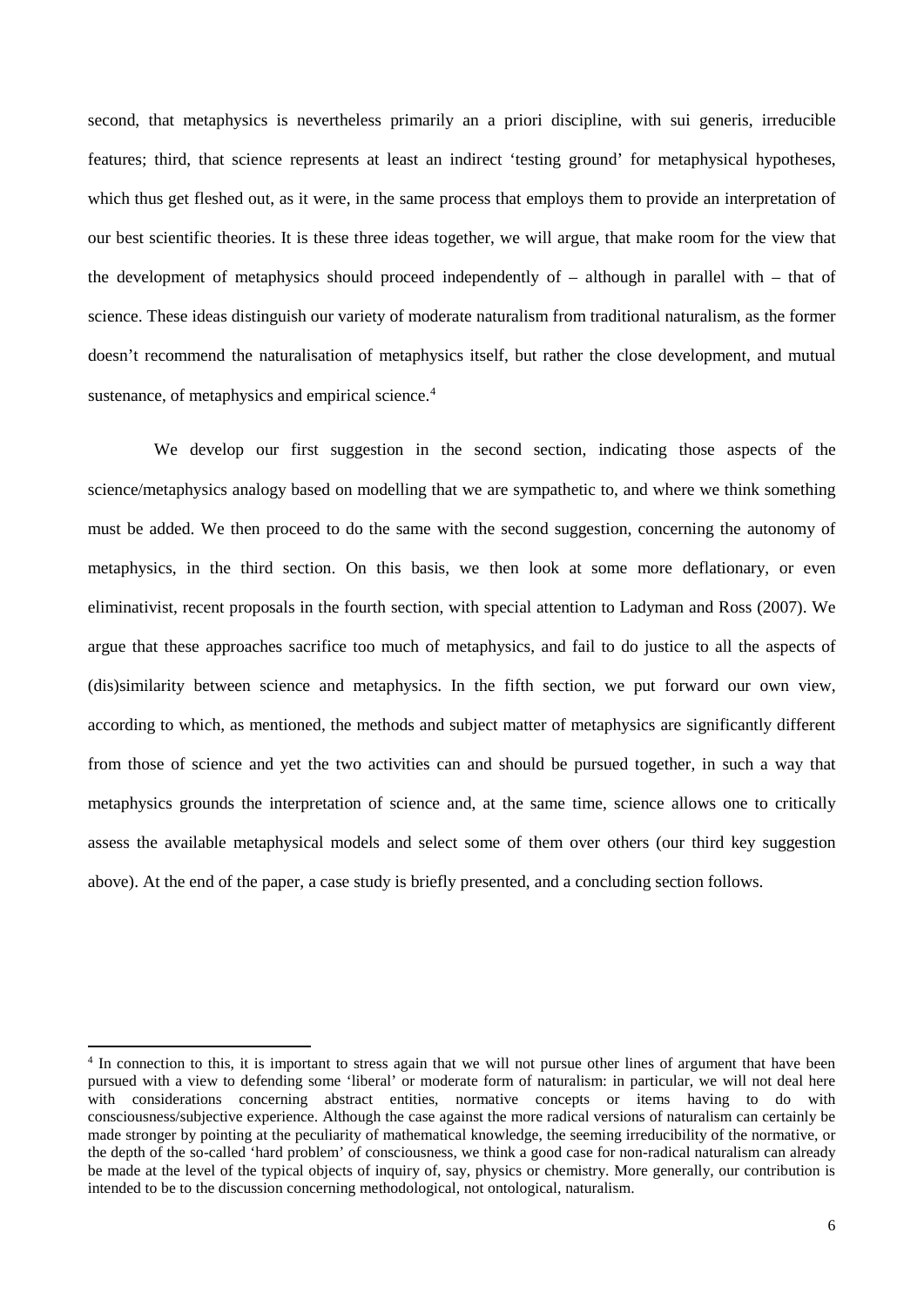# **2. The continuity of scientific and metaphysical methodology**

One well-argued version of the suggestion that metaphysics and science have effectively the same methodology, but distinct subject matters – hence an example of approach 3) above – is due to L.A. Paul (2012). Beginning from the second part of the claim, Paul conceives of the subject matter of metaphysics as *ontologically prior* to science, in the following sense:

> The ontological account describes the metaphysically prior categories and constituents of the physically fundamental entities, and in this sense describes features of the world that are more fundamental than those of natural science (Paul 2012; 5.)

Crucially, Paul thinks that this ontological priority is reflected by *conceptual priority*. For instance, she argues that

> The fact that the subject matter of metaphysics can be ontologically prior to the subject matter of science is reflected in the fact that many concepts of metaphysics are conceptually prior to the concepts of science. […] There is no way to make sense of the central concepts of classical field theory or quantum chromodynamics without using a concept of property (Ib.; 6.)

We think that one must be careful here. It is uncontroversial that the notion of property is *conceptually* prior to that of, say, electric charge: electric charge is a specific case of property. In this sense, metaphysical concepts do appear more fundamental than scientific concepts. However, this, in itself, by no means indicates that metaphysical inquiry has a privileged role to play when it comes to studying the fundamental structure of reality, as one could interpret Paul to be suggesting – the sense of fundamentality at play here is not entirely clear.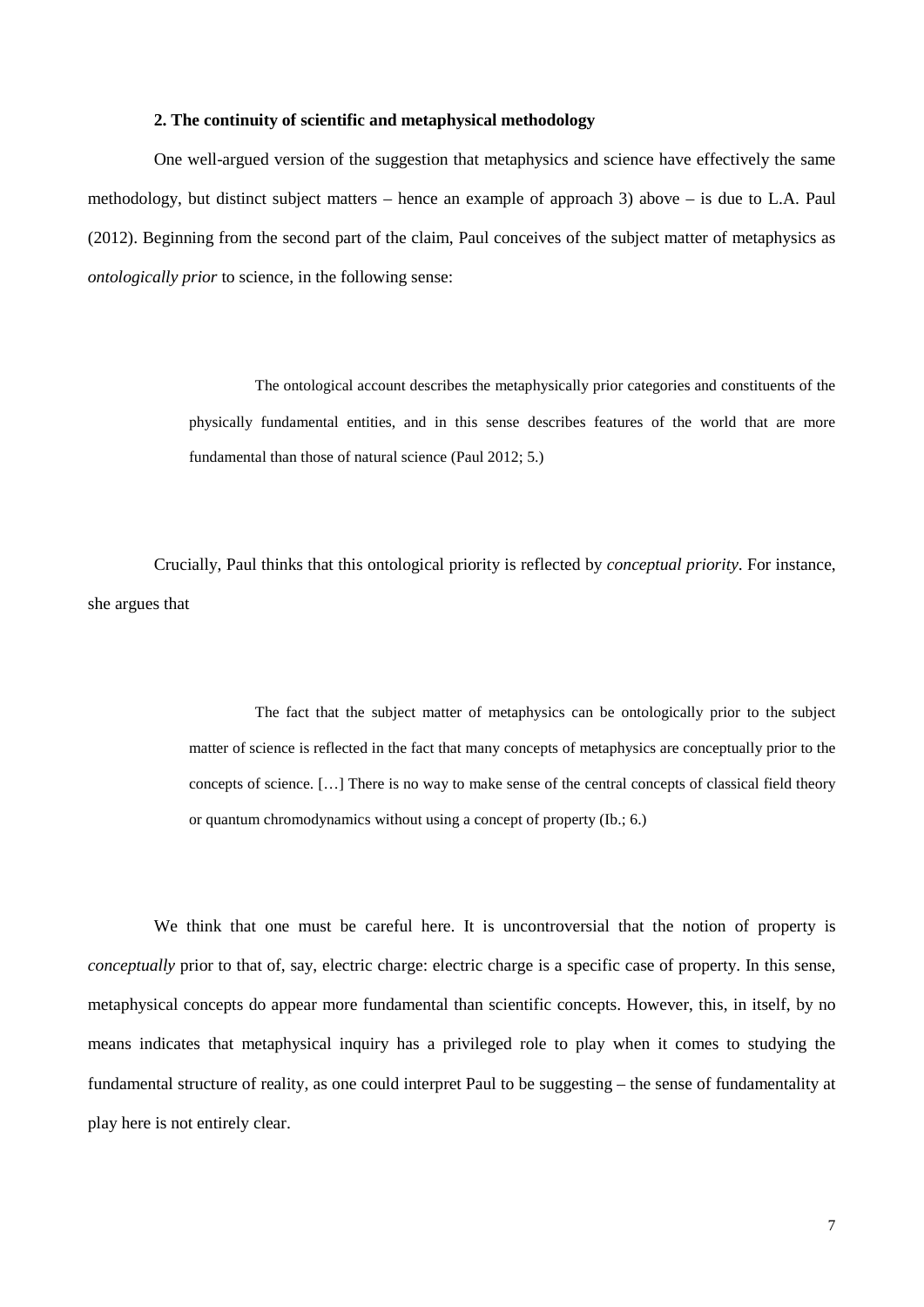In general, conceptual priority is not a convincing criterion of ontological priority. There are at least two good reasons to think so. Firstly, it is often very difficult to even determine when one concept is prior to another – the order of the acquisition of concepts being of little help. Secondly, even if a specific sense of priority and dependence among concepts is granted, work is required to establish which of the seemingly more fundamental linguistic/conceptual categories latches onto *objective structures of reality*. Paul (Ib.; 9, 12) seems to have in mind an explanatory link broadly understood: for instance, to the extent that we speak of the intensity of the Higgs field in region R at time *t*, we seem to be *ipso facto* committed to the existence of a substance with a property and of a space-time background, and the latter concepts are necessary in order to understand and account for the nature of Higgs fields. However, this cannot be all there is to it. For, the *mere* use of certain concepts and categories as explanatorily basic should not be considered sufficient for ontological commitment – not, at least, until all alternatives have been entertained and assessed. The reason for this is that certain *presuppositions* concerning the ontological structure of reality (in the present example, that there is something like a substance, that it is distinct from space and time etc.) are likely to be at work in every explanation; and different presuppositions might well lead to different explanations and different ontological commitments, which clearly blocks the inference [concept usage]→[reality of the 'ontological items' corresponding to those concepts]. Thus, the priority of metaphysical concepts and hypotheses may be granted in terms of generality, but this says absolutely nothing about the grounds (if any) that we have to assert that certain metaphysical entities or processes exist (or do not exist). As a consequence of this, the distinctness of metaphysics and science at the level of subject matter can be granted, but remains vague in the context of Paul's proposal. Additionally, and relatedly, the supposedly fundamental metaphysical notions often, if not always, lend themselves to further analysis and questioning. What is a substance? Can the fundamental properties be properties of space-time directly? Is it necessary to postulate properties as belonging to an independent category? This clearly points to the fact that one must be careful when moving from metaphysical explanation to ontological commitment, and confirms the fact that Paul's claim of priority must go hand in hand with a careful definition of the scope, methodology and criteria for theory-choice that characterise metaphysics. Moreover, it must be made clear what sense of priority/fundamentality is doing the work – we have just argued that mere conceptual priority won't do. Lacking all this, a more reductive, or even an eliminativist, view of metaphysics remains a live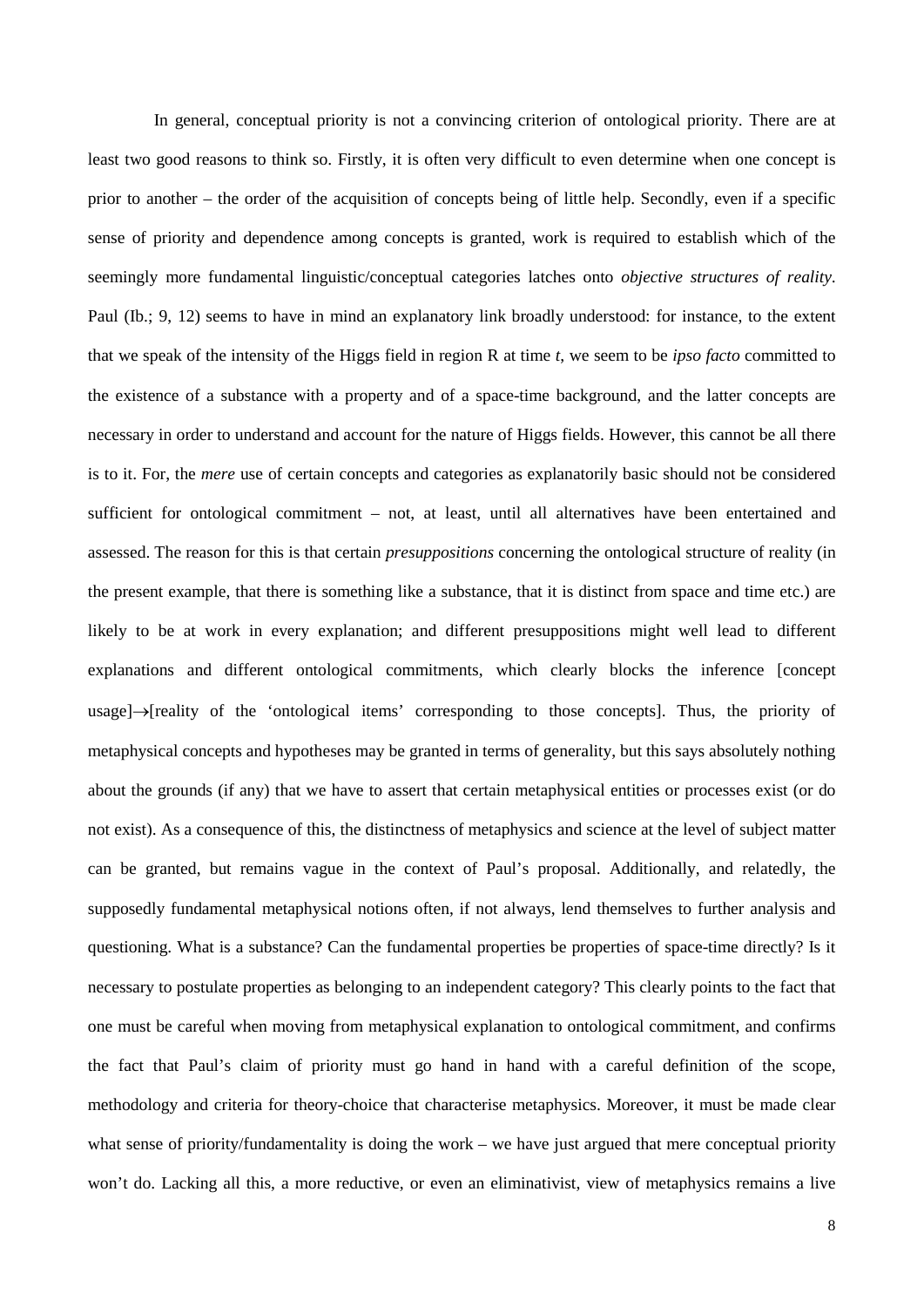possibility – for, clearly, one may argue that, ultimately, seemingly fundamental metaphysical notions are in fact grounded in squarely scientific ones.

Let us, then, set aside Paul's claim of ontological priority for the moment, and look at another important aspect of Paul's proposal: that is, that metaphysics relies on *modelling*. Specifically, Paul suggests that – as in science – *models* are the metaphysician's primary tool of theory-forming. Of course, according to Paul the categories of entities involved in metaphysical models are different from those used in science (e.g., one would talk of properties or substances rather than of particles or genes), but metaphysics and science both model parts of reality nonetheless. Moreover, both science and metaphysics use a priori reasoning to infer to the best explanation, which helps us choose between empirically equivalent models.<sup>[5](#page-8-0)</sup> Also, says Paul, in metaphysics as in science, the usual theoretical virtues of simplicity, ontological parsimony, elegance, explanatory power and fertility may be used to evaluate these models (Ib.; 21). Now, the idea of metaphysics as modelling is indeed attractive to us, and we agree that the sort of things metaphysicians and scientists include in their models are not the same. However, although we also share with Paul the view that inference to the best explanation and theoretical virtues play an important role, we still have some reservations about Paul's suggested strategy for *choosing* between empirically equivalent models – which clearly has a bearing on Paul's claim of methodological overlap between science and metaphysics. We fear that the extent of this overlap may be exaggerated.

First of all, Paul's strategy appears to be similar to that of many other authors, namely, a 'vaguely Quinean' methodology of inference to the best explanation based on quantification over the best available theories (although Paul does not mention Quine, see instead Sider 2011). This viewpoint is, as is wellknown, problematic: Does it provide a reliable link between one's metaphysical theory and the actual structure of reality, or merely a pragmatic criterion? Sider, for one, goes for the latter alternative:

<span id="page-8-0"></span><sup>&</sup>lt;sup>5</sup> For instance, Paul says that "After a theory is selected from the mix as providing the best explanation, if one is a scientific realist, its class of models is supposed to give us the truth about the nature and structure of certain features of the world: i.e., we accept the theory as a representation of these features of the world" (Paul 2012; 12.)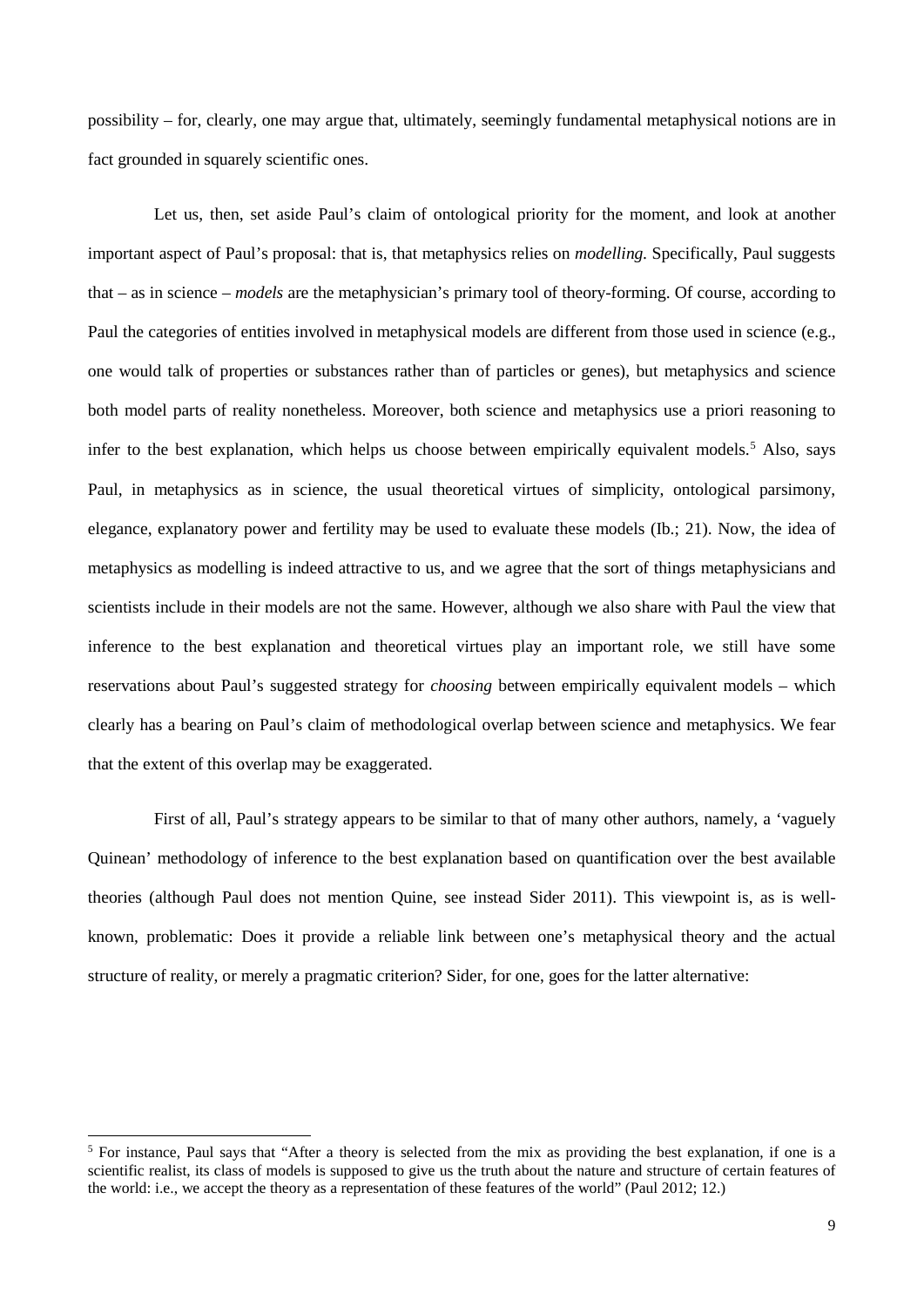The Quinean thought about ontology is sometimes put in terms of indispensability: believe in the entities that are indispensable in your best theory. The analogous thought about ideology may be similarly put: regard as joint-carving the ideology that is indispensable in your best theory. This is fine provided "indispensable" is properly understood, as meaning: "cannot be jettisoned without sacrificing theoretical virtue" (Sider 2011; 14.)

Now, the strength of the indispensability intuition can be questioned (e.g., Melia 2000). Especially so if one is dealing with metaphysical rather than scientific models. And even more so if the relevant model is selected *merely* on the basis of pragmatic considerations, which leads us to a second, related worry.

It is widely acknowledged that, say, simpler or more elegant scientific theories need not be true, and indeed the plausibility of realist commitments based on considerations of simplicity etc. is an object of intense dispute in the philosophy of science. In science, however, *empirical data* can be brought to bear on the evaluation of one's conjectures – something that Paul surprisingly ignores or, at any rate, takes for granted, even though it represents a potential point of significant demarcation between science and metaphysics. Indeed, detractors of the autonomy of metaphysics (e.g., Ladyman (2012)) have argued exactly that, since in metaphysics truth is all that matters (metaphysics has no practical application) but theoretical virtues are not truth-conducive, the fact that metaphysical models can *only* be assessed on the basis of their theoretical virtues goes to show that it is pointless to do a priori metaphysics.<sup>[6](#page-9-0)</sup> That is, that there is no option other than extreme naturalism for the serious defender of metaphysics.

And there is more. Even setting aside the dynamics of model-selection, there are open questions concerning the very nature of metaphysical modelling on Paul's construal. A natural way to proceed to understand metaphysical modelling, Paul says, is by examining *examples* of metaphysical modelling, thought experiments in particular (Paul 2012; 12 ff.). Paul considers abstraction and idealization to be central in this sense. For instance, when examining the connection between two distinct events, Socrates' death and his drinking hemlock, we may abstract away from the complex details of the actual world in order to identify a

<span id="page-9-0"></span><sup>&</sup>lt;sup>6</sup> In science, instead, whether or not one believes in the link between empirical success and truth, the former is an unquestionable fact and a fundamental guide in theory development and theory-choice.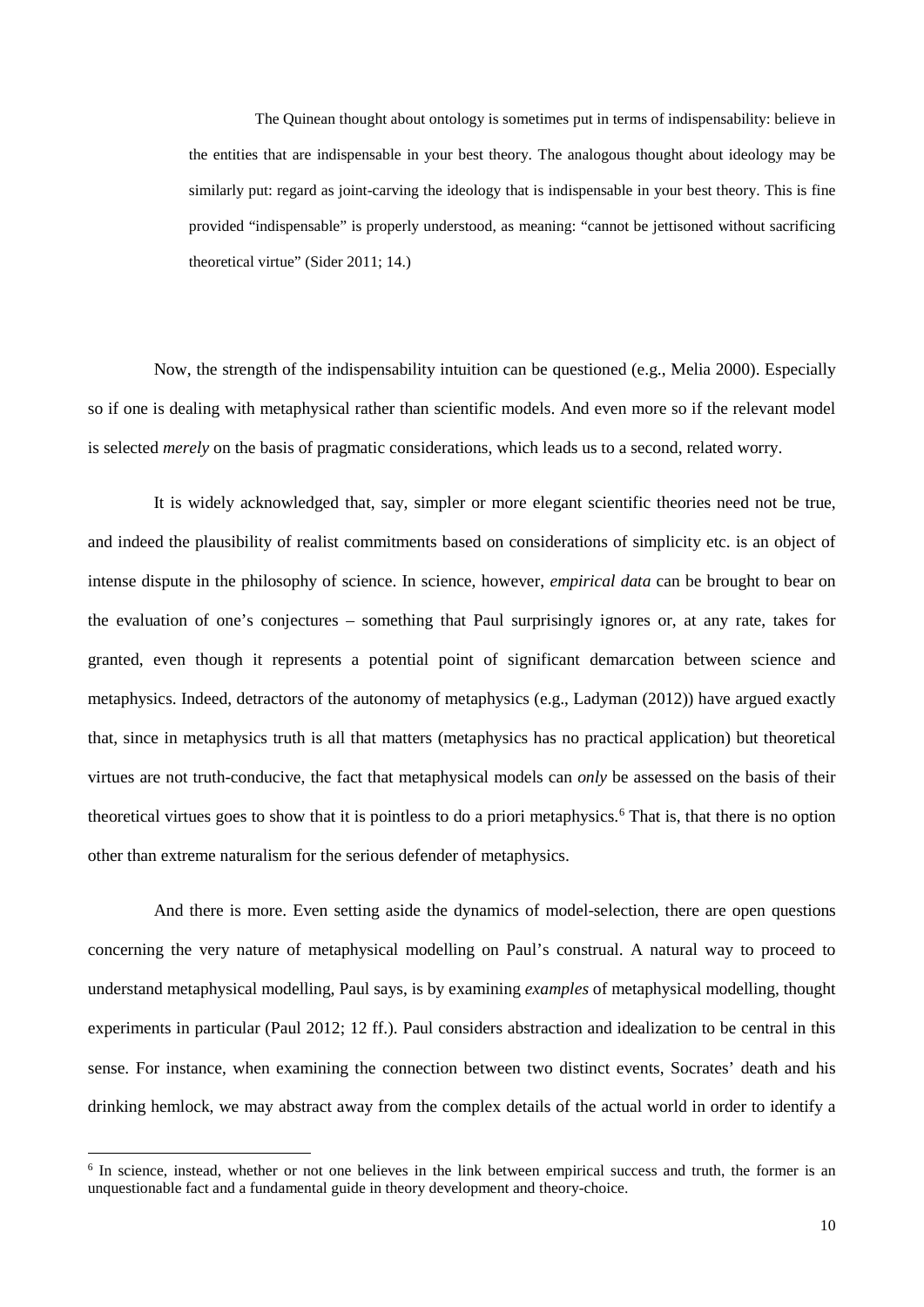counterfactual dependence relation between these events. Paul suggests that by ignoring superfluous details, we can conclude that such counterfactual dependence is sufficient for causation. Hence, Socrates' death was caused by his drinking the hemlock. The process of abstraction is important, Paul says, because, in actuality, superfluous features may 'muck up' the real-world dependence facts. However, the model we get by abstraction is sufficiently isomorphic with the real-world case for a reliable connection, or so the story goes. If this were correct, the suggested parallel between science and metaphysics would indeed hold: in both cases, via abstraction and idealisation we get to identify the fundamental features of reality. We don't think that this is entirely convincing, though.

This type of story about the role of counterfactuals in metaphysical modelling has been developed in detail by Williamson (2007), with whom Paul (2012; 23) explicitly agrees. But the account has its caveats: it gives us no reliable means to explain essentialist knowledge, i.e. Williamson's 'constitutive facts'. Constitutive facts are things that we must hold fixed across metaphysically possible counterfactual scenarios, and knowledge of such facts is needed to secure traditional examples of metaphysical necessities. But how is one to determine which facts are constitutive? If one's evaluation of counterfactual scenarios depends on what is held fixed, it obviously follows that there is more to metaphysical model-selection than counterfactual reasoning: at least, it also includes a non-counterfactual determination of the fixed background. The upshot is that counterfactual supposition is not a reliable epistemic guide to metaphysically necessary facts, as knowledge of constitutive facts must precede the counterfactual account itself (on this, see Roca-Royes 2011 and Tahko 2012.)<sup>[7](#page-10-0)</sup> It follows that Paul's claim about the methodological dimension of the science-metaphysics divide is also in need of further elaboration. In conclusion, on a closer analysis, it appears that there are aspects of metaphysical modelling which cannot be reconciled with scientific modelling.

Summarising, we take Paul to identify an important parallelism between scientific and metaphysical methodology: they both employ inference to the best explanation and criteria for theory-choice based on theoretical virtues; and they both work with abstract and idealised models of reality. There is some

<span id="page-10-0"></span> <sup>7</sup> Consider the following example. Paul argues (2012; 15) that a counterexample to the claim that causation is necessarily a relation of counterfactual dependence between events would require finding a metaphysically possible world with a case of causation between events not exhibiting counterfactual dependence. But how can we (fail to) find such a world if whether it exists at all depends on what we take to remain fixed across possible worlds?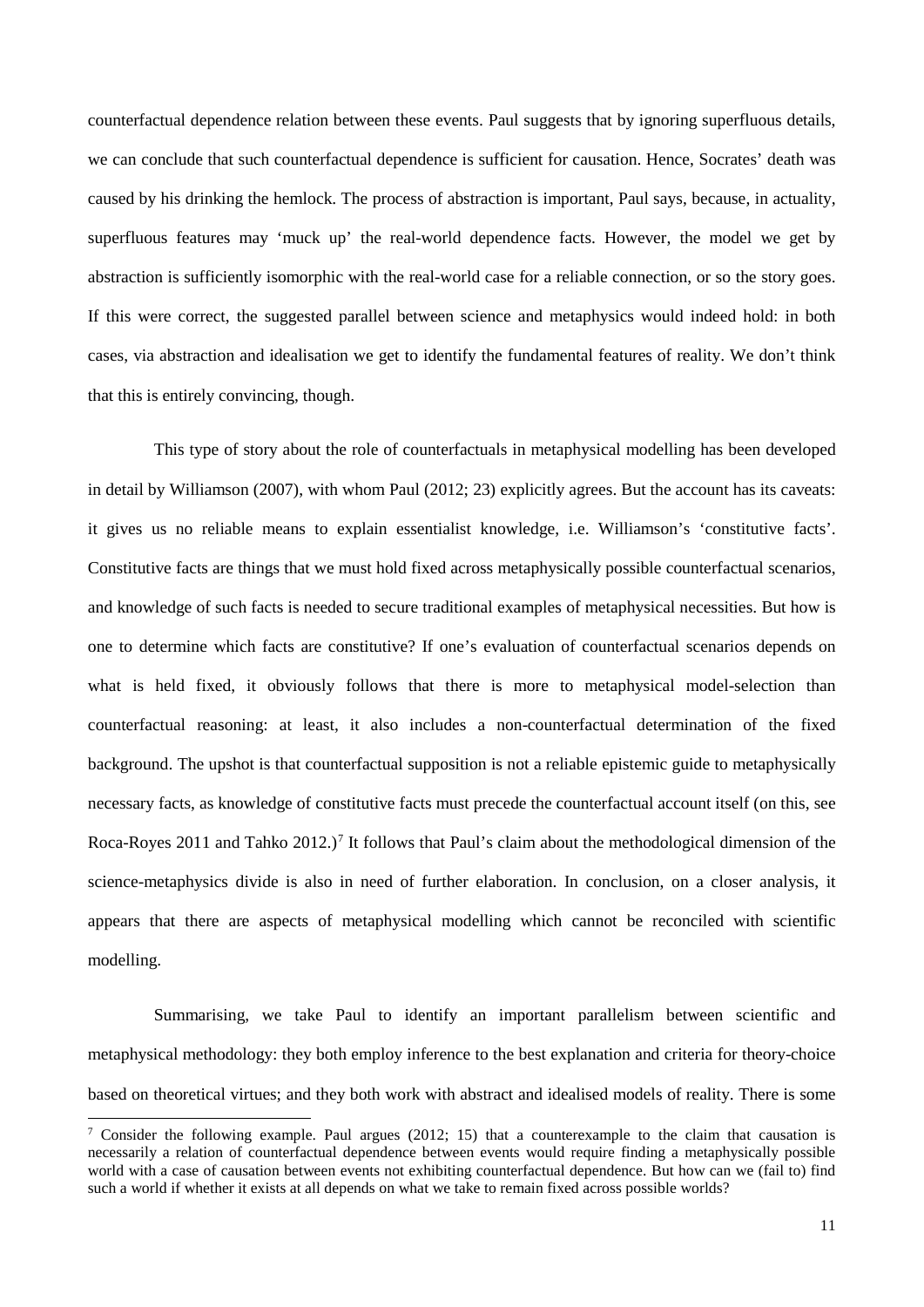room for separation here, though: it may be that the theoretical virtues are (and should be) weighted differently in science and metaphysics, which would lead to subtle differences in the manner in which inference to best explanation is used in the two disciplines. We are sympathetic to the idea that metaphysical models are in some sense more fundamental than scientific models, but only in the relatively innocuous sense that they are constructed on the basis of more general and encompassing concepts and categories. We definitely do not think that such greater generality corresponds in any obvious way to a 'privileged access' to something like the fundamental structure of reality. If anything, there are reasons to be suspicious of this and similar claims. Further, we think that more needs to be said on (at least) two, related counts: how metaphysical models connect to scientific models, and then to reality; and how (if at all) theoretical virtues can be good guides for theory choice in metaphysics, given the latter's (alleged) lack of connection with the empirical domain.

In what follows, we will attempt to complement Paul's account of modelling by making two basic claims: first, metaphysics is a fundamental study of possibilities, aiming to arrive at essences which are not accessible, or at any rate identifiable, on a purely a posteriori basis, *nor purely a priori* (at least in the case of concrete objects). Secondly, it is *not* the case that theoretical virtues are all there is to metaphysical 'modelchoice'. For, it is at least in some cases possible to test metaphysical hypotheses empirically, albeit in an *indirect* sense. This can be done by applying such hypotheses to the *interpretation* of our best scientific theories. We take this to improve as needed on Paul's proposal (and others we will refer to later), and more generally to provide the basis for a viable form of moderate naturalism about metaphysics.

# **3. The discontinuity of scientific and metaphysical methodology**

For our present purposes, it is useful to consider next Lowe's approach to metaphysics, which we take to offer at least some of the elements that we found to be missing from Paul's proposal – while being usefully complemented by the latter in other respects. Lowe considers metaphysics and science to differ *both* in terms of their subject matter and with respect to methodology (and would hence be closest to a version of approach 1) as listed in the introduction). For example, he says: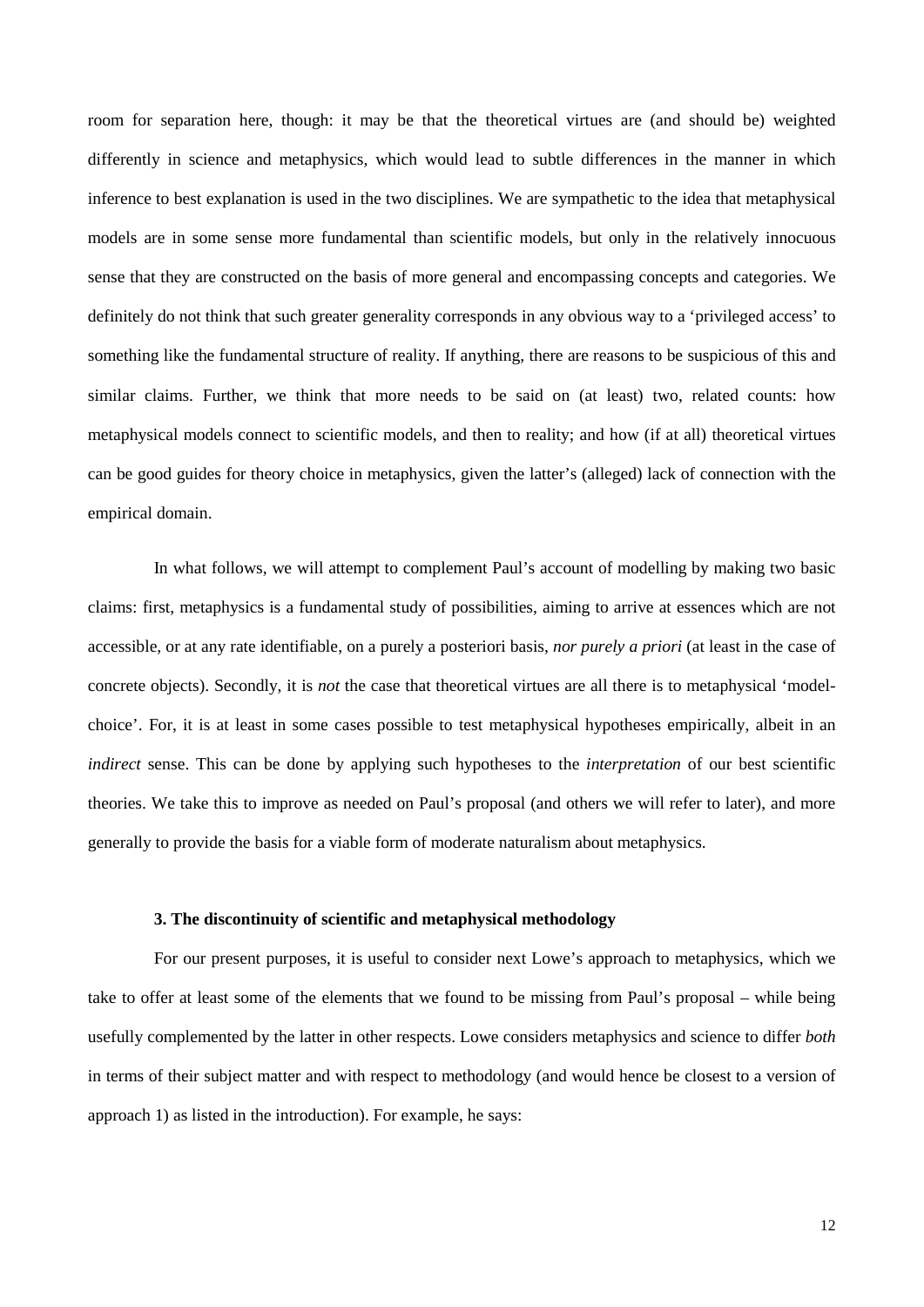Metaphysics and empirical science are not 'continuous' with each other in any sense which implies that they have the same goals and methods, or that metaphysics is just the extension of empirical science to questions of greater generality than any that are addressed by the so-called 'special' sciences. Rather, when both are conducted fruitfully, metaphysics and empirical science exist in a symbiotic relationship, in which each *complements* the other (Lowe 2011; 101–102.)

Lowe's claim of complementarity is one we fully agree with. However, we disagree with Lowe with respect to the ways in which such complementarity should be translated into philosophical practice. In order to expand on this idea of complementarity in the way we intend to, the aspect of Lowe's view that we would like to focus on first is the idea that metaphysics is primarily concerned with a priori arguments for the *possibility* of certain ontological categories and hypotheses; and also, on partly empirical grounds, with providing arguments for the *actuality* of some of those possibilities (Lowe 2011; 105).<sup>[8](#page-12-0)</sup>

A first important issue concerns the status of metaphysical modality, i.e., the nature of possibility. To begin with, Lowe rejects the conceptualist approach of the likes of Jackson (1998). That is, he holds that the a priori arguments of metaphysics are not exhausted by conceptual analysis. Rather, Lowe thinks, metaphysical a priori arguments are the source of the type of constitutive or essentialist knowledge that the counterfactual approach familiar from Williamson – which we encountered in the previous section – seems to struggle with. In fact, Lowe's view is that 'all metaphysics is implicitly modal' (Lowe 2011; 106) and, further, that metaphysical modality is grounded in essence (as in Fine 1994). But how do we get to know these essences? The response to this question constitutes an assumption that is the core of the methodology of Lowe's metaphysics. Lowe (2008, 2012) specifies that the relevant epistemic process is not based on intuitions or thought experiments, but rather on *direct a priori access* to essentialist facts which ground modal truths. According to him, such essentialist knowledge precedes empirical knowledge about which ontological categories are actual, that is, 'essence precedes existence'. The crucial point is, it seems to us, that Lowe maintains that our epistemic access to essences is relatively unproblematic, and doesn't in fact require any specific philosophical treatment. For instance, he says:

<span id="page-12-0"></span> <sup>8</sup> For Lowe's account on ontological categories, see Lowe (2006).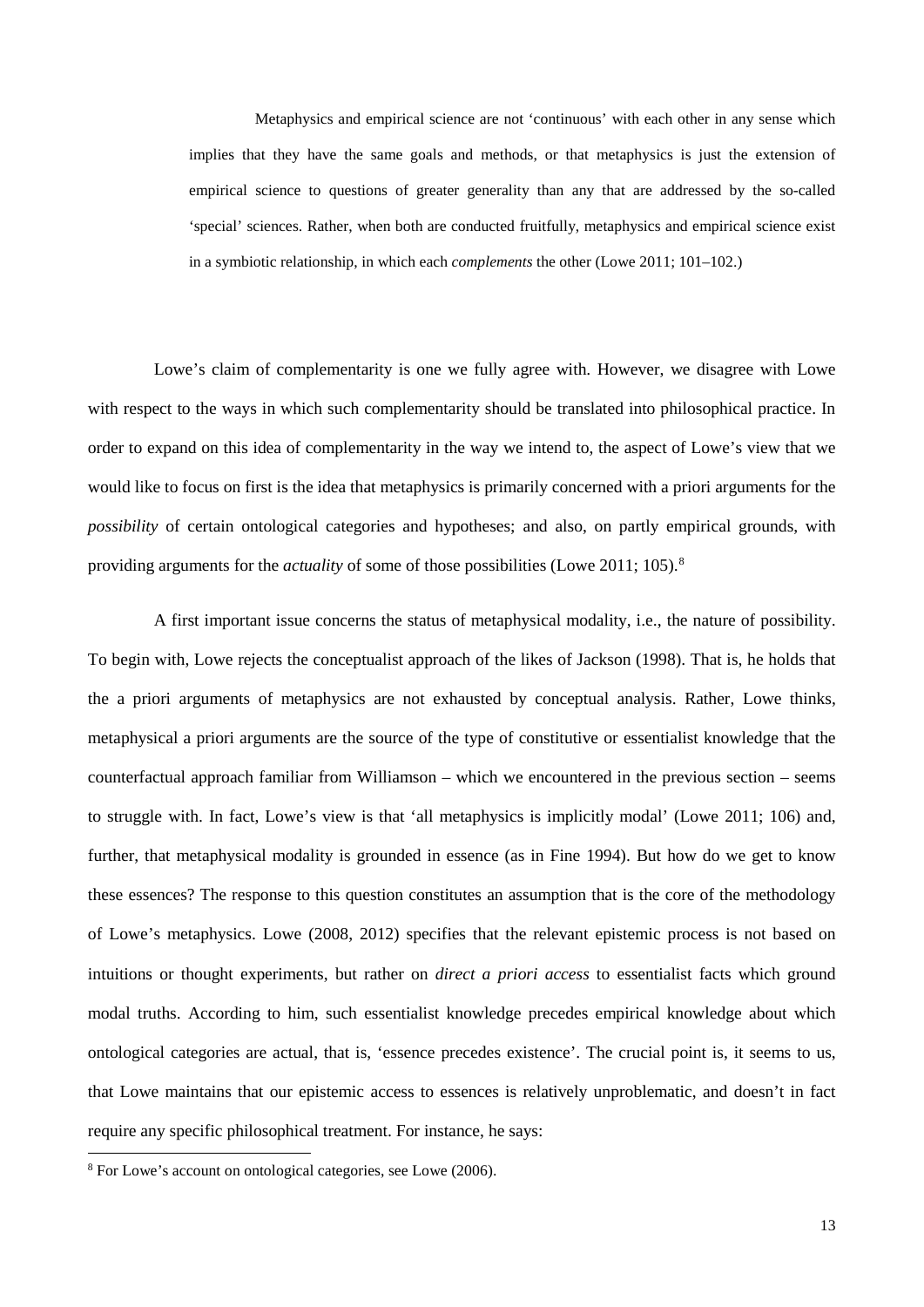To know something's essence is not to be acquainted with some further thing of a special kind, but simply to understand what exactly that thing is. This, indeed, is why knowledge of essence is possible, for it is a product simply of understanding—not of empirical observation, much less of some mysterious kind of quasiperceptual acquaintance with esoteric entities of any sort. And, on pain of incoherence, we cannot deny that we understand what at least some things are, and thereby know their essences (Lowe 2008; 39.)

In other words, Lowe ties knowledge of essence closely with the notion of *understanding*. Everyone, Lowe thinks, can successfully grasp at least some essences and hence come to know what kind of modal constraints they impose on possible ontological categories. Consider the case of the transuranic elements: many of them were only synthesised after their *possible* existence was determined by nonempirical means. With the help of Mendeleev's periodic table, chemists have been able to predict the existence of a number of yet to be discovered elements and to make highly accurate predictions about their properties. Later on, we were able to synthesise these elements and verify that they indeed had the predicted properties. Lowe (2008; 41) proposes that this process would not have been possible without a prior grasp of the essences of these transuranic elements. But simply understanding what would qualify as a transuranic element of a certain type was sufficient for defining the relevant categories.

Now, it might well be the case that a priori reflection was sufficient to predict the characteristics of the missing elements in the case of the periodic table; and that the predicted characteristics were essential features of those elements. But the crucial fact must be acknowledged that such a prediction reflected (what we take to be) objective features of the world only because, for the known elements of the table, *we had prior empirical acquaintance with them*. Some a priori idea of what is possible and what is not is certainly needed to even start to structure empirical data conceptually. But the type of modal rationalism that Lowe puts forward seems to infer from this the priority of our grasp of essences over the gathering of empirical data and input. This is where we disagree with Lowe, and where we think naturalism can and should be pushed a bit farther.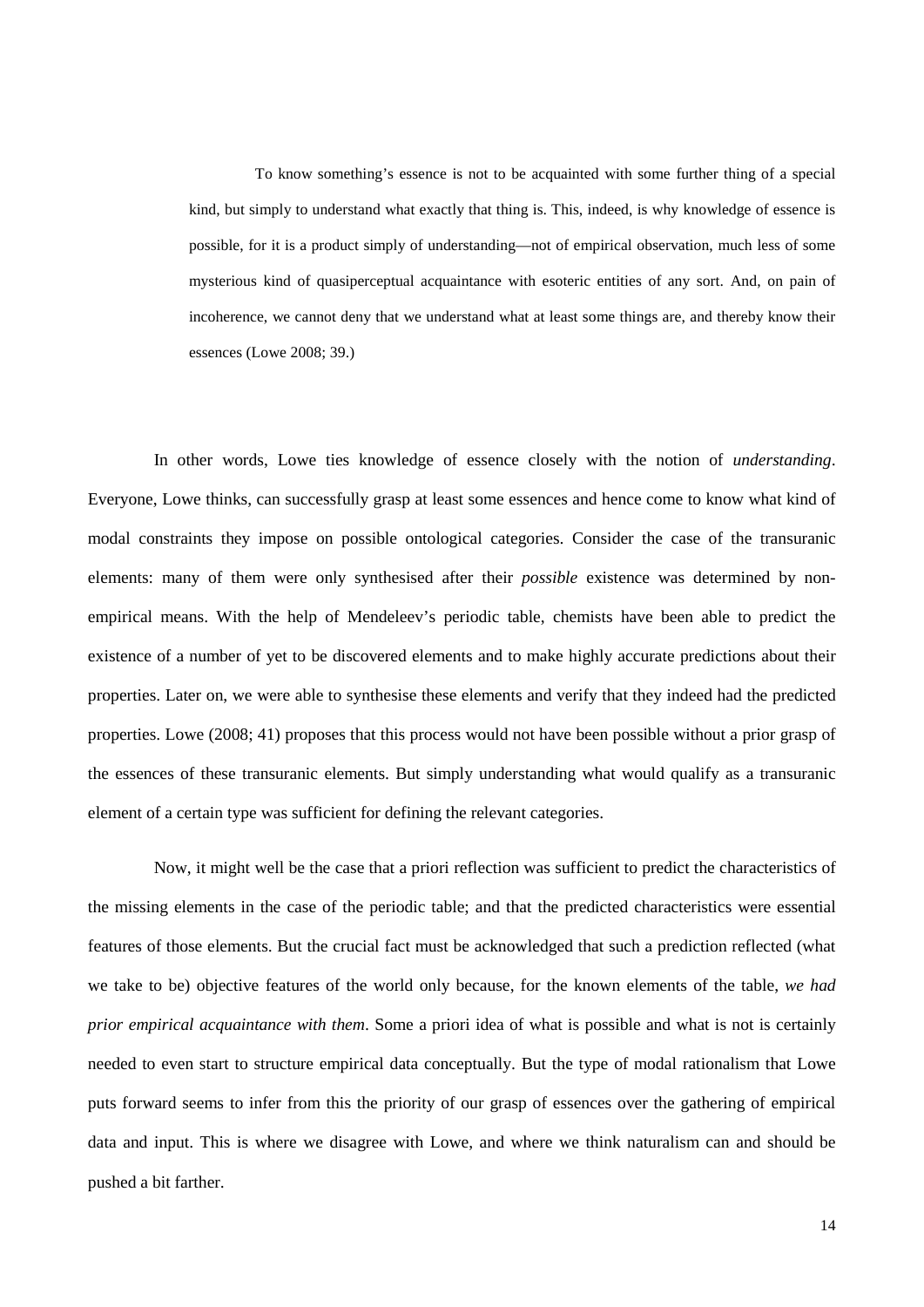In fact, not surprisingly, Lowe's most forceful examples do not concern natural kinds, but abstract objects such as sets (Lowe 2008; 37.) In these cases, Lowe's take on essences might well be a defensible approach. But since knowledge of natural kinds (understood as explaining what is shared by the concrete members of a kind rather than as pointing to abstract universals) requires input from the empirical sciences, the process of coming to know essences cannot be completely a priori. Indeed, even granting the controversial assumption that talk of natural kinds is unproblematic in science<sup>[9](#page-14-0)</sup>, *mere* a priori work with concepts cannot be sufficient for producing the list of alternative models that may reflect reality. The empirical input of science plays a crucial role in substantiating any relevant classification or categorisation that aims to be more than a simple conceptual exercise. While Lowe doesn't deny this, his claim that science can determine which of the possibilities identified by metaphysics is actual falls short of constituting a satisfactory methodological basis, exactly because it seems to allow for totally unconstrained metaphysical theorising that, nevertheless, *somehow* latches onto reality. As a matter of fact, due to lacking the empirical element (and the fact that Lowe wants to steer clear of radical modal rationalism<sup>10</sup>) Lowe's point runs the risk of being reduced to an uncontroversial, but relatively unimportant, claim about our understanding of concepts (rather than grasp of 'real' essences) – much in the spirit of the linguistic version of the first approach to metaphysics that we mentioned in the introduction and that has already been ruled out as unsatisfactory by most authors in the more or less recent past, including, it would seem, Lowe himself. Alternatively, there is the risk of reducing metaphysics to a mere exercise in logical space with no indication of how the results should be put into connection with the reality they are intended to model. Summing up, although Lowe's essentialist strategy works well in certain cases, such as those dealing with mathematics and perhaps physics, it is difficult to expand the account across the board, e.g., to biology, where the essentialist line has been subject to ample criticism.

Can Lowe's suggestion concerning metaphysics being an exploration of a sui generis, fundamental space of possibilities be saved in spite of the shortcomings just pointed out?

<span id="page-14-0"></span><sup>&</sup>lt;sup>9</sup> As rightly noted by a referee, it is in fact undeniable that outside of mathematics and physics scientific definitions in terms of essences are often hard to come by.

<span id="page-14-1"></span> $10$  For instance, Lowe rejects the idea that there is a special form of metaphysical intuition of essences (see, e.g., Lowe 2014).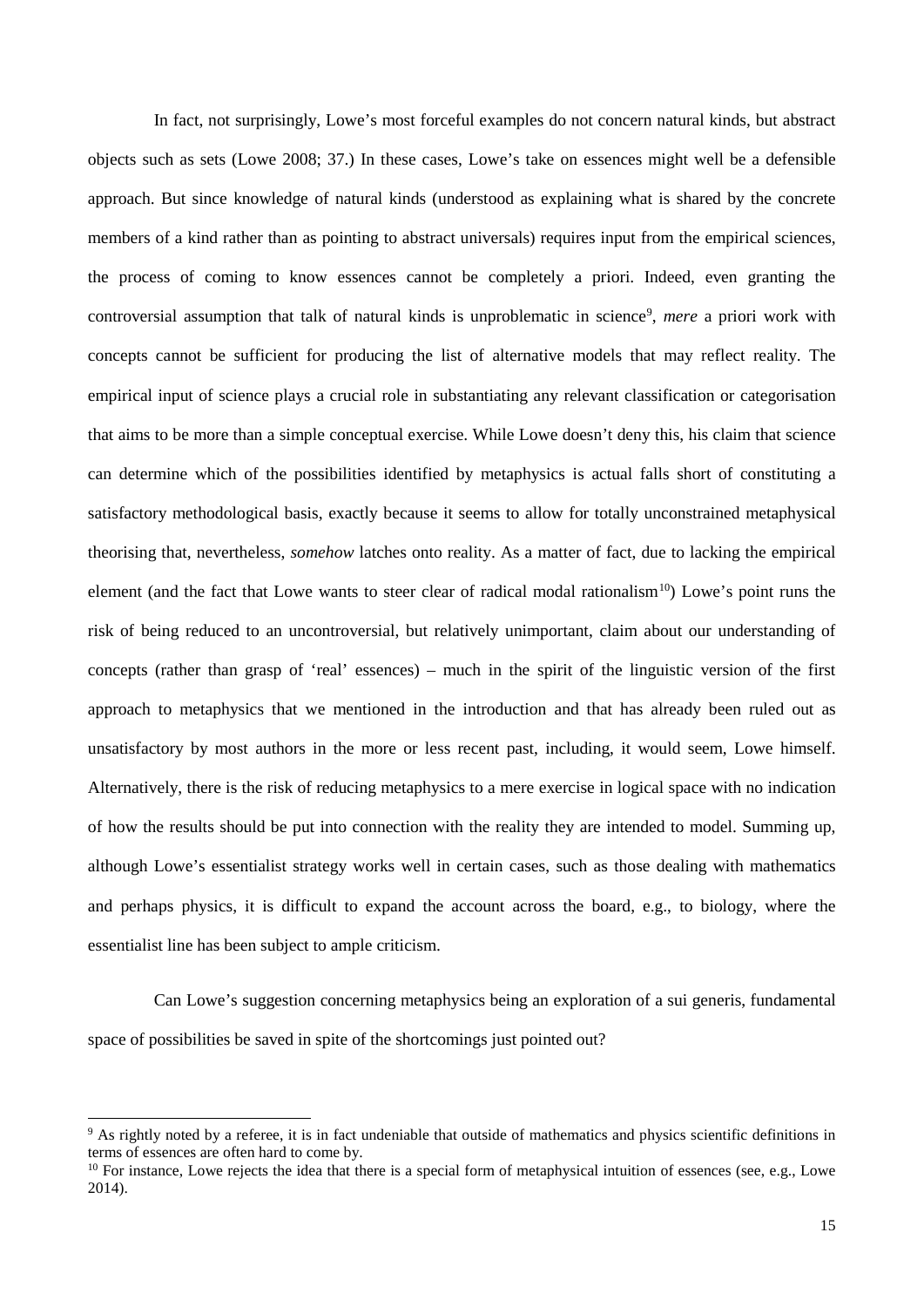# **4. Empirical testing for metaphysics?**

So far, we have obtained mainly negative results: in spite of the appeal of the idea of metaphysical modelling based on inference to the best explanation and of the view of metaphysics as a study of possibilities and putative essences, in particular, no way has been identified yet in which metaphysics might fruitfully proceed as an irreducibly autonomous discipline which nevertheless is able to convey information about the real world. This leads us to deal with the obvious objection that metaphysics is, in the end, simply dispensable, and there is no point in trying to defend the autonomy of metaphysics from science with respect to either its subject matter or its methodology.

This means that we must now assess the more radical approach to metaphysics, exemplified by option 4) mentioned in the introduction, which encompasses several closely related stances sharing a generally empiricist philosophical basis. Discussing these viewpoints, and trying to show why they are ultimately unsatisfactory, will allow us to introduce our positive proposal, to be outlined in the next section, also closing the circle with what has been said in the previous sections.

A currently popular, non-eliminativist version of naturalised metaphysics is defended and articulated by Ladyman and Ross (2007). Ladyman and Ross endorse a conception of metaphysics as the search for unification among scientific theories on the basis of physics. In order to achieve such unification, naturalised metaphysics, they suggest, should follow two basic principles. The 'Principle of Naturalistic Closure':

> Any new metaphysical claim that is to be taken seriously at time *t* should be motivated by, and only by, the service it would perform, if true, in showing how two or more specific scientific hypotheses [entertained at time *t*], at least one of which is drawn from fundamental physics [as intended at time *t*], jointly explain more than the sum of what is explained by the two hypotheses taken separately (Ib.; 37).

And the 'Primacy of Physics Constraint':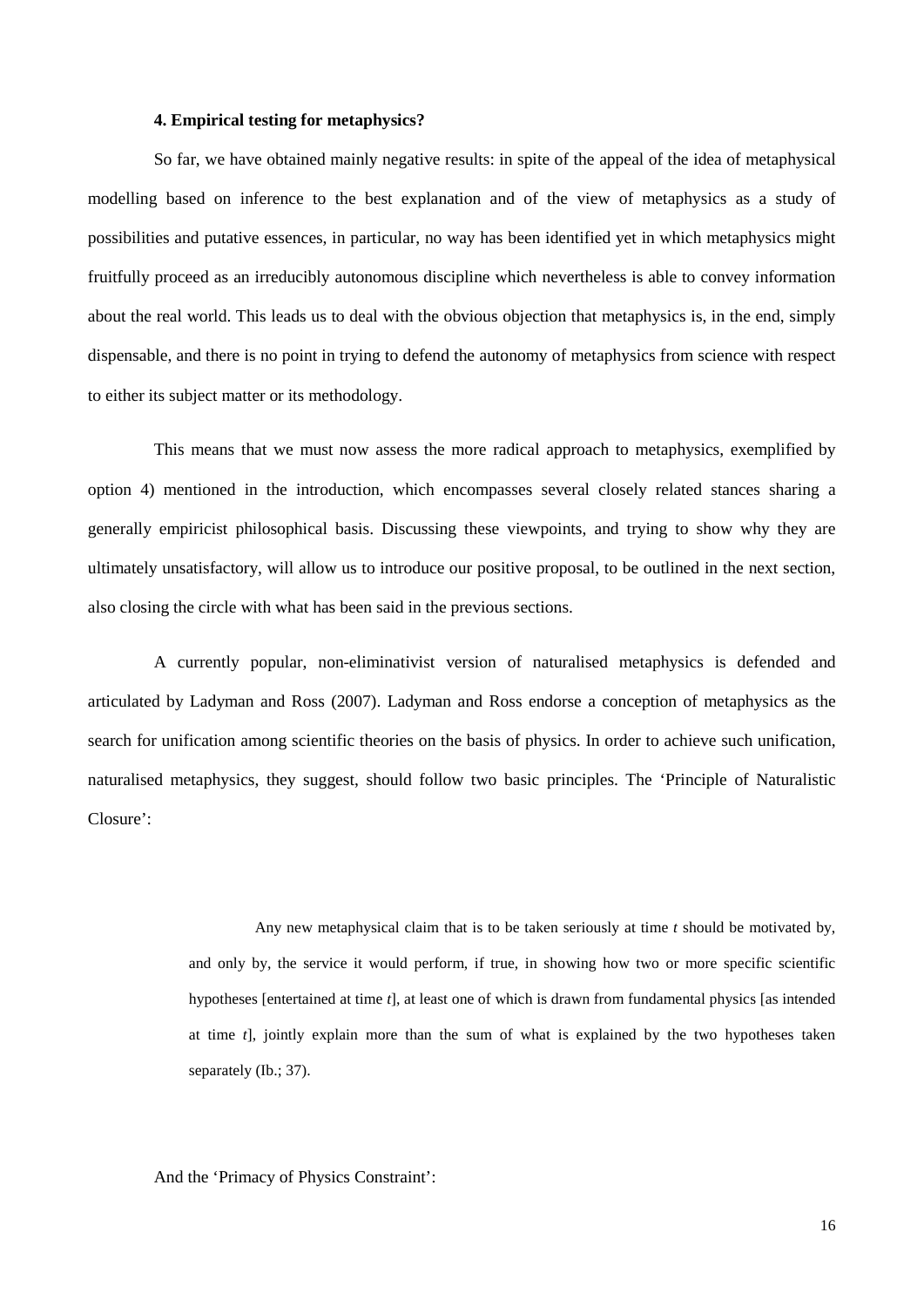Special science hypotheses that conflict with fundamental physics, or such consensus as there is in fundamental physics, should be rejected for that reason alone. Fundamental physical hypotheses are not symmetrically hostage to the conclusions of the special sciences. This, we claim, is a regulative principle in current science, and it should be respected by naturalistic metaphysicians (Ib.; 44).

The second principle may appear reasonable, at least with some qualifications. We do find that the requirement of 'consensus' in the second principle is likely to cause controversy and we would insist that the principle should be explicitly supplemented with a fallibilists attitude also towards such a 'consensus'. Also, the qualification 'fundamental' should perhaps be dropped, in view of the fact that novel facts in non-fundamental physics may lead to changes in what is regarded as fundamental physics.<sup>[11](#page-16-0)</sup> At any rate, while there are certainly ways to challenge the 'Primacy of Physics Constraint', we will accept it, if only to be as charitable as possible to Ladyman and Ross. The first principle, instead, we find quite objectionable. Why should non-eliminativist naturalists deem metaphysics acceptable only when it turns out to be useful to secure explanatory unification? Couldn't metaphysics and science enter into a mutually beneficial relationship without this producing any explanatory unification between scientific hypotheses?

Independently of this, one fundamental element in Ladyman and Ross' criticism of what they call 'neo-Scholastic' metaphysics – Lowe's work being mentioned as an example – is that it doesn't take the best available science seriously; classical physics and a commonsense representation of the world are, they claim, presupposed in most – if not all – cases. However, this is ambiguous: do contemporary analytic metaphysicians crucially rely on a caricature of science to reach their conclusions, or are simplified systems sufficient for their arguments and purposes? While Ladyman and Ross require the former interpretation to get their criticism of neo-Scholastic metaphysics going, our own anecdotal evidence suggests that the latter is

<span id="page-16-0"></span><sup>&</sup>lt;sup>11</sup> For instance, observations of the perihelion of Mercury formed part of the evidence that led to the abandonment of Newtonian physics. We are grateful to an anonymous reviewer for the objection and the example. Again, remember that we are not interested here in issues – concerning the abstract, the normative and the contents of subjective conscious experience – that may well require solutions going against the idea of a primacy of physics.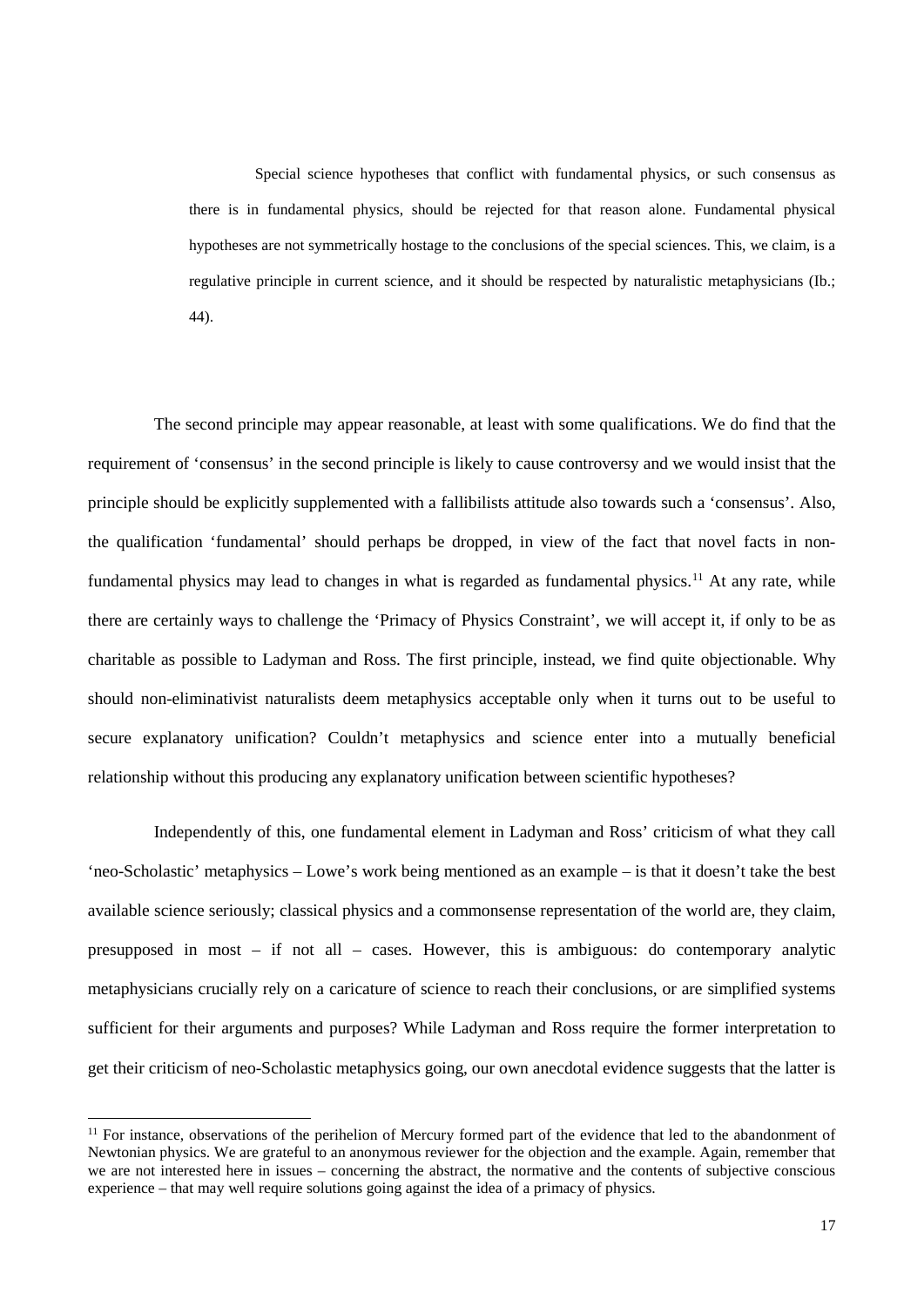much more plausible. But rather than engage in a survey of all the recent literature, we will build our own case in the next section. A similar ambiguity emerges in connection to another criticism formulated by Ladyman and Ross, to the effect that neo-scholastic metaphysics unduly relies on the use of intuitions. To the extent that this is not a rephrasing of the previous criticism, i.e., a complaint concerning the use of commonsense beliefs in one's theorising, it is not exactly clear what the point is. On the one hand, nonexplicitly-argued-for premises are, eventually, inevitable in every piece of reasoning. On the other hand, it is clear that metaphysicians do not simply *express* their intuitions, but use them in the context of complex arguments. Thus, it would seem that Ladyman and Ross mistake a rhetoric/argumentative way of proceeding that metaphysics may well share with science (the role of intuition in science is far from clear, but it is not absurd to claim that scientists do not exclusively rely on empirical data and rational methods, at least in the context of discovery<sup>[12](#page-17-0)</sup>) for a statement of intent. One complication here concerns the use of the term 'intuition', which is notoriously vague.[13](#page-17-1) But to be clear, what we mean to suggest is that *both* scientists and metaphysicians may use 'intuitions' at least in the sense of background assumptions influencing how they interpret (empirical) data, and perhaps even (at least implicitly) as justifications for the conclusions reached. [14](#page-17-2)

Whatever one may think of this, there is another alleged issue that is really important in the present context. Ladyman and Ross support their own form of radical naturalism by claiming, among other things, that philosophers have often been wrong in deeming something possible or impossible, and it is thus best to learn directly from scientists (see, e.g., 2007; 16). More generally, one might worry (see Callender 2011) that it is unclear what the conceptual space that metaphysics is supposedly concerned with is like, and it is sensible to think that it is ultimately physical modality that determines what we regard as metaphysically possible, necessary or impossible. But are these arguments sufficient to prove the complete *dispensability* of the a priori element? Far from it, we claim. First of all, Ladyman and Ross' point might just reduce to a negligible observation about contingent historical facts. What actual practitioners of a discipline do or say, to

<span id="page-17-0"></span> $12$  See Tallant (2013) for an interesting discussion of the role played by intuition in physics.

<span id="page-17-1"></span> $13$  For an attempt to clarify what is at issue, see Jenkins (2014).

<span id="page-17-2"></span><sup>&</sup>lt;sup>14</sup> This last point is of course controversial, and one may suggest that a very important difference between science and metaphysics is constituted by the fact that scientists, unlike metaphysicians, never use intuitions for *justifying* their claims – rather than just *reaching their formulation*. Our response is that, even if we grant this difference, it doesn't follow that metaphysics is worthless, for it has not been shown that metaphysicians always use mere intuitions to justify their claim, nor, a fortiori, that they cannot but do so.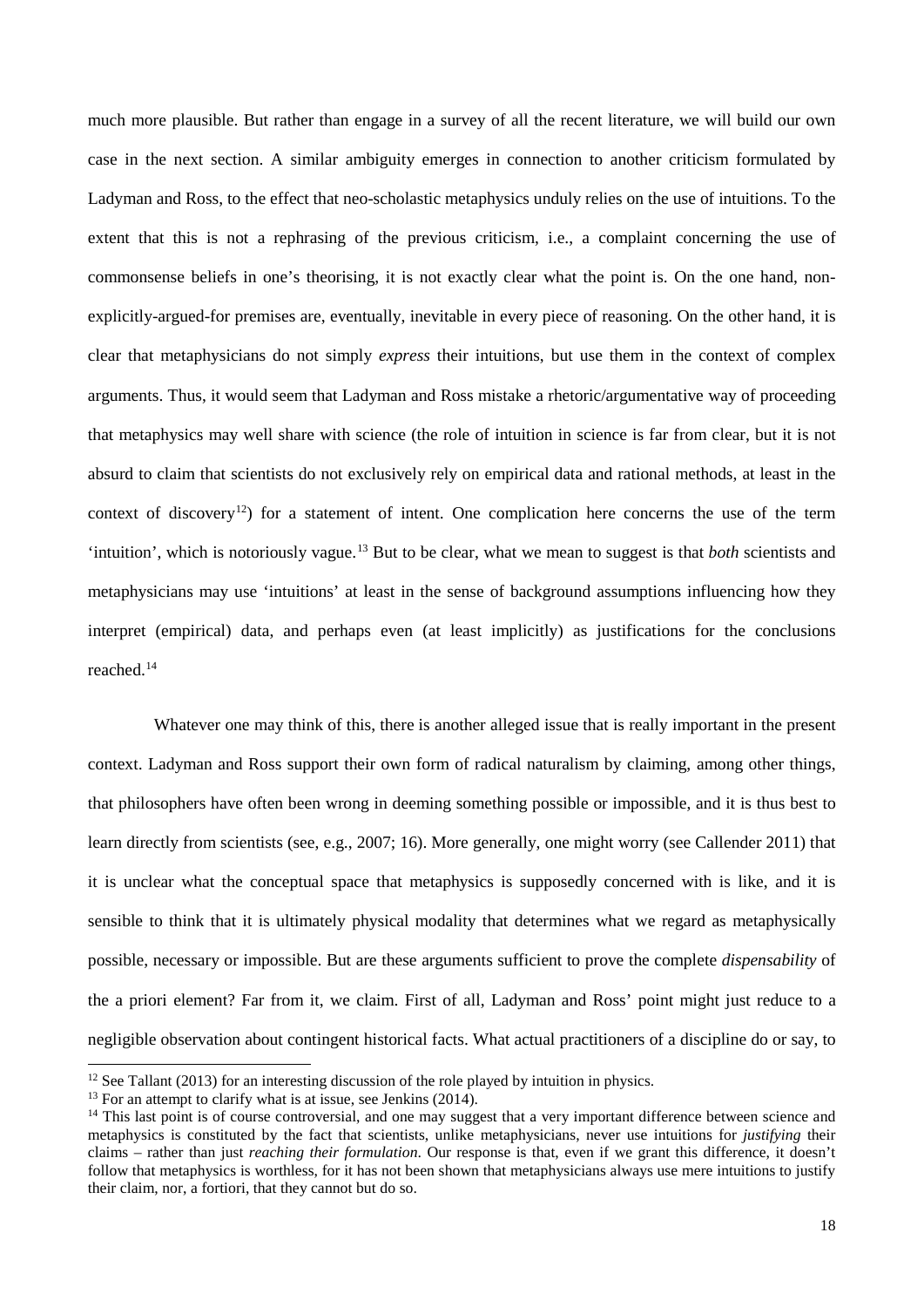begin with, is not necessarily indicative of the essential features of the discipline itself; indeed, scientific theories too, fallible though they might be, are presented as true by their 'inventors'. Scientists too have in this sense been wrong in the past. Independently of this, and more generally, if fallibility is a positive aspect of science, why not say the same about metaphysics, which would be only natural from the scientificallyminded perspective that we are assuming in this discussion?

As for the – more serious – thought that the modal space that scientists deal with is well-defined, while that of metaphysics is not, our response to it is straightforward: contrary to a tacit but widespread belief, a sensible defence of the autonomy of a priori metaphysics *does not require the irreducibility of metaphysical modality*. Rather, it only requires the necessity of the conceptual and methodological 'toolbox' of metaphysics for performing certain tasks. That is, if one thinks there are no strong, independent arguments for the irreducibility of metaphysical modality, one can perfectly well drop that idea and yet insist that naturalism does in any event require the use of metaphysical *vocabulary*. This is indeed the claim we wish to subscribe here: metaphysics is primarily characterised by the use of peculiar, irreducible concepts and categories, which are the most general concepts and categories and, exactly because of this, are (or, normally tend to be) not subject to immediate application; they are also immune to direct empirical testing.

This, together with the considerations put forward in the previous sections, appears to immediately make room for the more moderate form of naturalism about metaphysics we are seeking. In particular, it substantiates our earlier claims: i) contrary to Lowe, that essence precedes existence does not entail that a priori metaphysical analysis is (always) independent of, and prior to, empirical inquiry; and ii) even in a naturalistic context it can be accepted that metaphysics is a sui generis inquiry, aiming to explore a range of possibilities concerning the essential features of things. This is because it is reasonable to think that a very general concept (such as that, say, of 'individuality') admits, logically, of many different declinations (e.g., Leibnizian qualitative individuality, primitive individuation etc.) that can be defined and evaluated at the purely a priori level; and yet becomes truly informative only when empirical information is, as it were, plugged in (e.g., in the form of input concerning our best scientific descriptions of specific domains of entities that may or may not qualify as individuals). At the same time, we can accommodate Paul's claim that metaphysical models are in some sense more fundamental than scientific models (keeping in mind earlier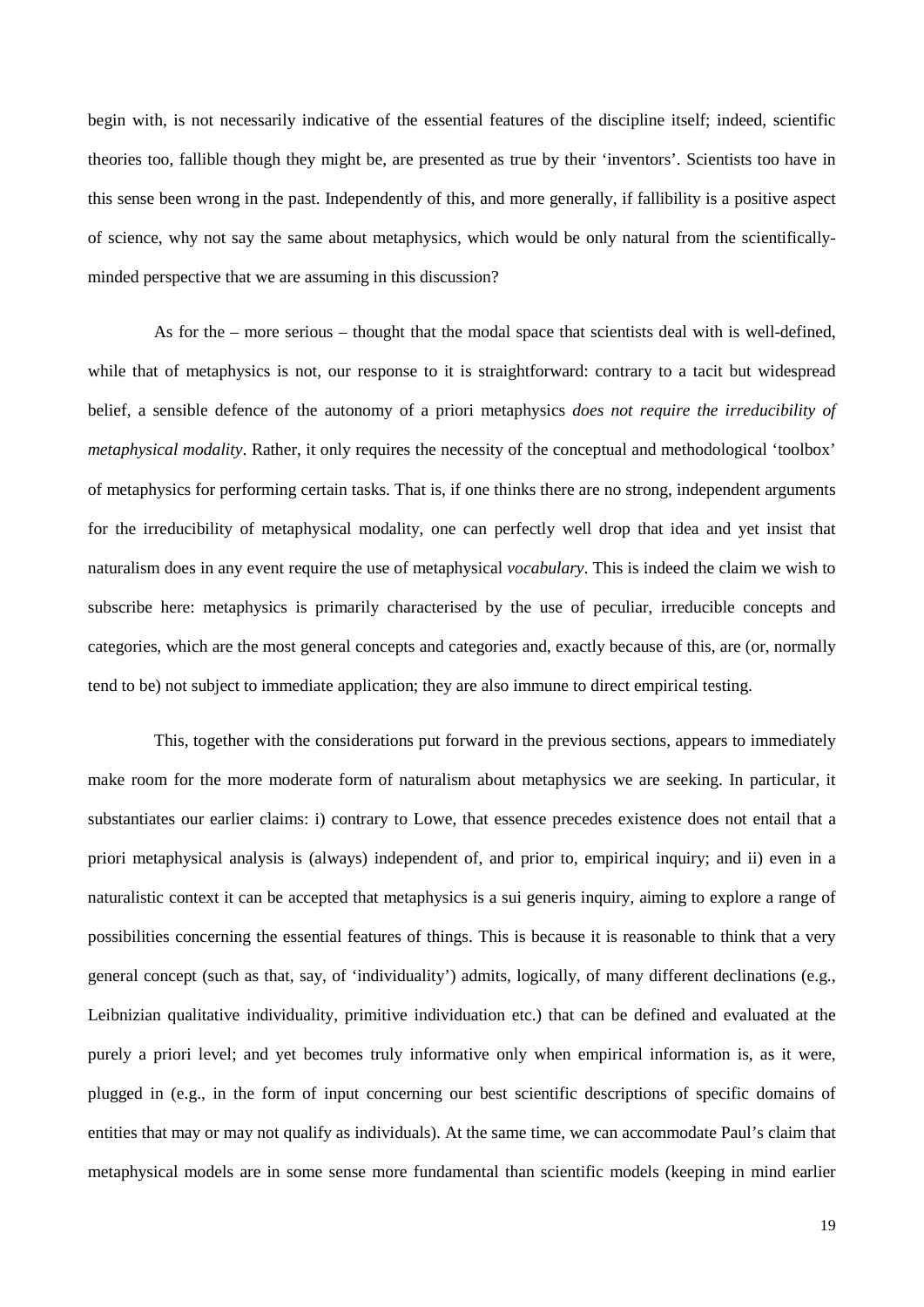reservations about the interpretation of ontological vs. conceptual priority). This is the case exactly because they are built on the basis of more general concepts and categories, which are distinctive of the possibility space we are talking about here (in our example, a metaphysical model describing individuals of various types will – or at any rate should – subsume more specific information about, say, physical individuals of various types, but also biological individuals, sociological individuals and so on) and cannot in any way be 'translated' into scientific vocabulary, i.e., fully accounted for, investigated and be fleshed out by empirical means (we mentioned the notion of individuality a moment ago, other examples include causation, ontological priority/dependence, parthood, diachronic identity, etc.).

It is true that, if metaphysical modality were to be fully reducible to *physical* modality, then our claim that the a priori is an indispensable part of the metaphysician's 'toolbox' would be weakened. For, it would become a possibility, in principle only dependent on contingent practical and epistemic factors, that the level of generality that is not inquired into by science at a given time becomes amenable to scientific inquiry at a later time. However, this does not entail that metaphysics is bound to be reduced or eliminated. As a matter of fact, it is also compatible with the possibility that there will always be something that does not lend itself to direct scientific investigation. Be this as it may, the non-reducibility of the metaphysical vocabulary *now* is already sufficient for our proposed form of moderate naturalism to be advisable, at least for researchers of the present. Whatever one thinks about modality, then, we think moderate naturalism about metaphysics can make do with the simple claim that (at present) the terms and concepts of metaphysics are not (fully) reducible to those of science – that is, not amenable to purely empirical explanation and investigation – and by working with these terms and concepts in an a priori fashion one can go some way towards defining possible ways the essential aspects of things might look like, with a view to then assessing these claims on the basis of indications coming from the actual world as it is described by our best science. We acknowledge that this is a claim that requires further support (the case study to be presented in the next section is intended to go in that direction). However, our primary goal here was to carve out the logical space for the moderate view that we wish to defend.[15](#page-19-0)

<span id="page-19-0"></span><sup>&</sup>lt;sup>15</sup> An interesting question that is worth mentioning at least in passing concerns the status of allegedly scientific theories which are however, not amenable to empirical testing, such as, for instance, string theory. Many thinkers do regard string theory as a piece of metaphysics (more often than not, intending this in a pejorative sense). We do agree that the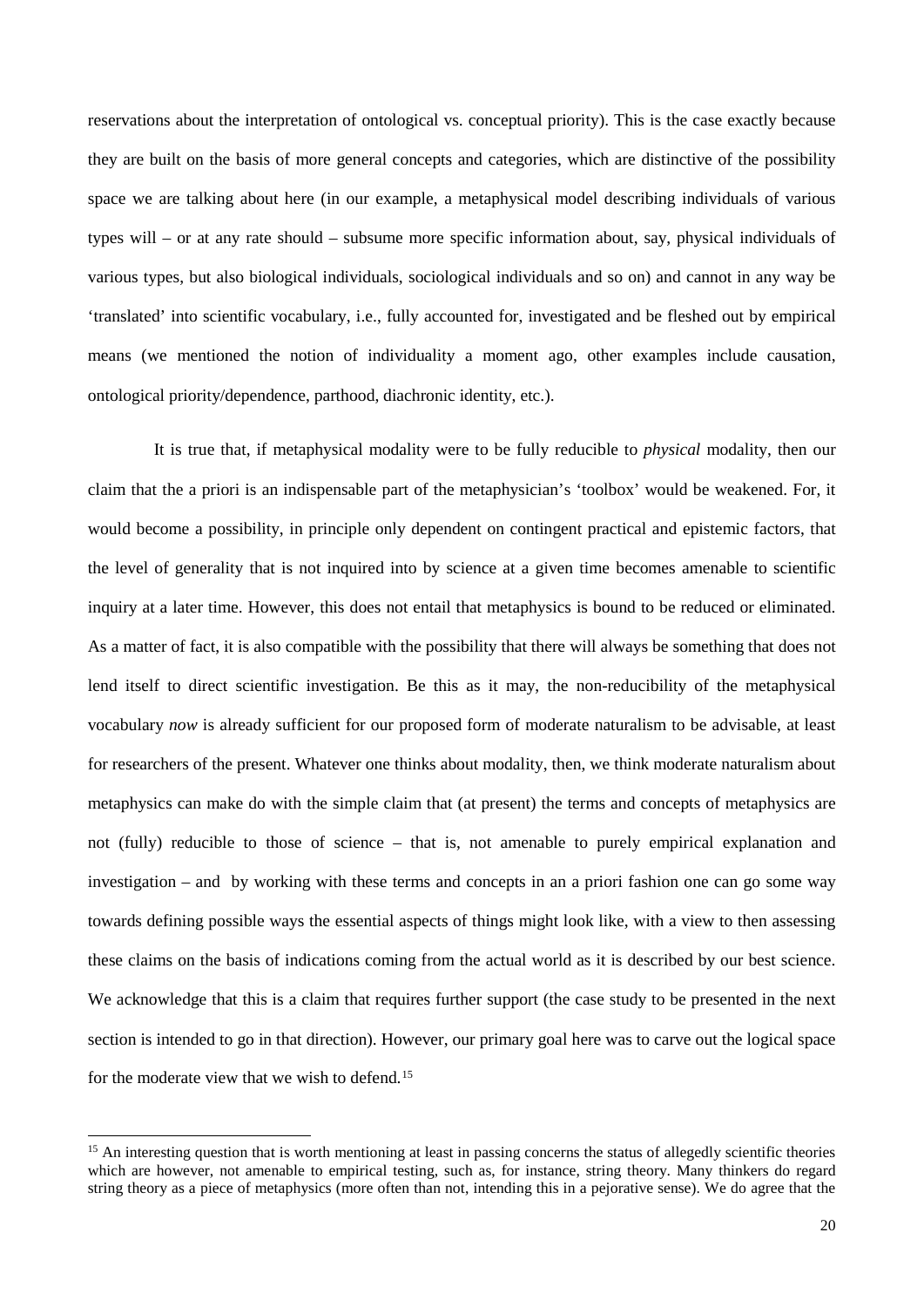This leads us to the final section of our paper, which contains a discussion of the most radical forms of empiricism/naturalism that lead to the explicit elimination of metaphysics, and to a defence of another thesis that is crucial for our view but has only been formulated in passing so far. Namely, the idea that the link between science and metaphysics is provided by the fact that the metaphysical exploration of the abovementioned sui generis possibility space is instrumental to *the interpretation of scientific theories*, which is in turn the basis for the 'indirect testing' of metaphysical hypotheses. This will also allow us to say more on an issue that we encountered earlier, having to do with empirical testing and theory-choice. The problem being, to briefly remind readers, that since metaphysical hypotheses are not connected in any way to the empirical domain, such hypotheses have to be evaluated merely on the basis of pragmatic/theoretical virtues, and remain irredeemably underdetermined.

Some of the radical forms of eliminativism we have in mind (as, for instance, Ritchie's 'deflationary naturalism' (2008) or Maddy's 'second philosophy' (2007)) do not require a particularly detailed treatment here, as they do not really present arguments against metaphysics but, rather, a specific approach to philosophy based on empirical elements only. Similarly, it is also relatively easy to dismiss the extreme view of those philosophers (see Maclaurin and Dyke 2012) who insist that metaphysics should be naturalistic in the sense that it shouldn't be in principle unable to have observable consequences. In a sense, this requirement is too vague: as McLeod and Parsons (2013) convincingly argue in response to Maclaurin and Dyke (drawing a parallel with the failure of Ayer's criterion of 'factualness'), every theory can be made to have observable consequences by aptly adding auxiliaries to it.<sup>[16](#page-20-0)</sup> In another sense, it is too strict: if it is true, as we are claiming here, that metaphysics should remain distinct from empirical science and essentially

<u>.</u>

lack of direct testability makes string theory and similar constructions strictly speaking non-scientific. However, we also stress the fact that string theory is not a fully metaphysical hypothesis either, at least on our construal. For, it lacks at least two fundamental features: first, being formulated in a non-scientific vocabulary; secondly, being at least potentially the basis for the interpretation of other hypotheses and theories that clearly qualify as scientific.

<span id="page-20-0"></span><sup>&</sup>lt;sup>16</sup> Dyke and Maclaurin (2013) offer a response, specifying that they had in mind a much stricter sense of 'auxiliary hypothesis' than McLeod and Parsons, namely, only those hypotheses that are best supported by current science. But the upshot they draw from this is the one already familiar from Ladyman and Ross: 'non-naturalistic theories are those that, when conjoined to our best theories about the way the world is, do not make any novel predictions about what we should observe' (180). We have already addressed this type of objection above, and will get back to it shortly. The main point is that *before* any predictions can be made, we must be aware of and able to understand the assumptions and claims that a theory makes, and this means that non-empirical elements are also required. We mentioned the case of individuality above – what sense can we make of the claims about the individuality or lack thereof of electrons based on the results of quantum mechanics if we do not understand what individuality *is*?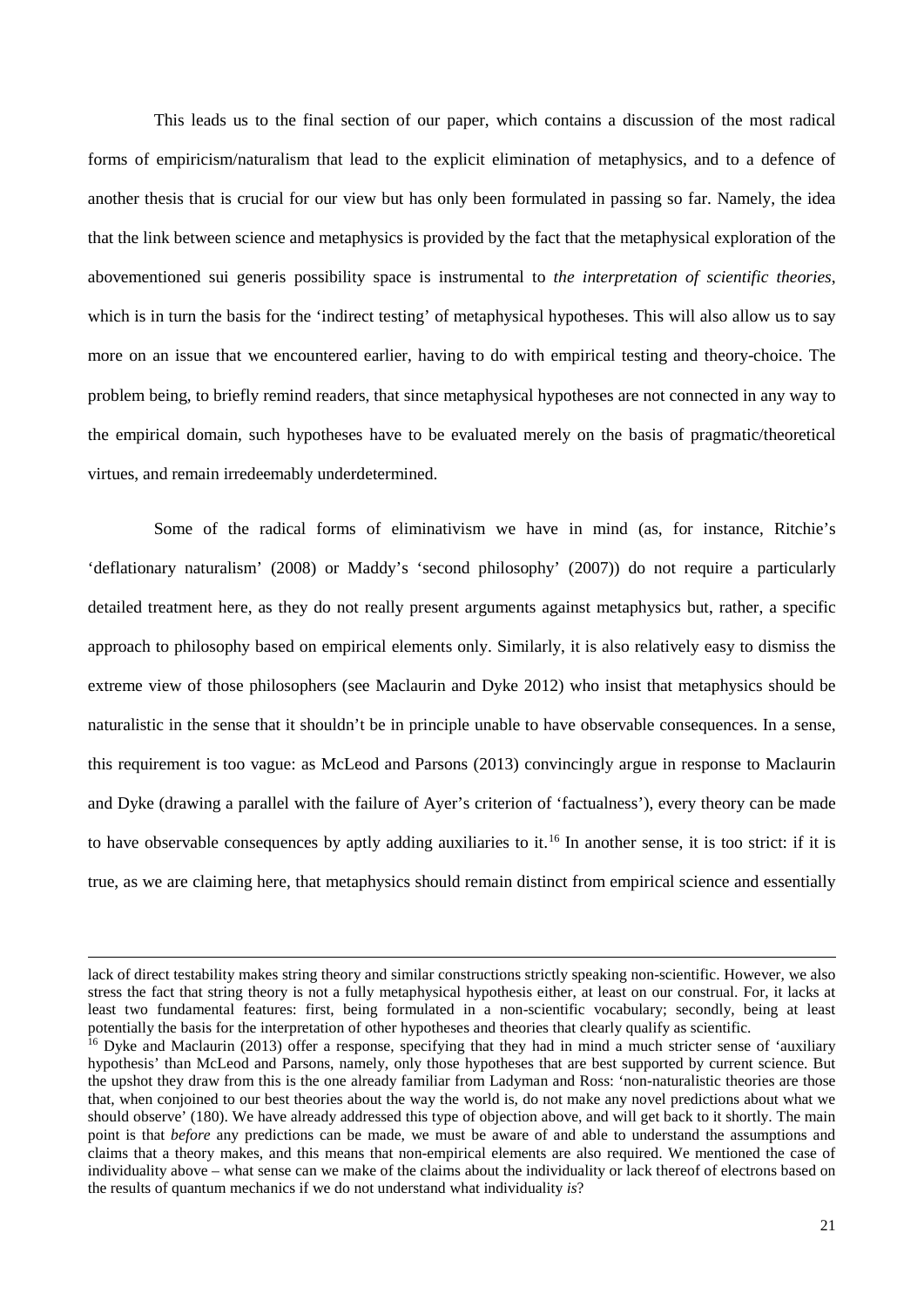consist in an a priori analysis of modal space in terms of possible models, it simply shouldn't be expected to have, by itself, *direct* empirical consequences.

It is instead both necessary and useful to discuss in more detail the views put forward by van Fraassen (in particular in van Fraassen, 2002), who presents a number of considerations in favour of a metaphysics-free empiricism, generally making a rather powerful case for eliminativism. Three of van Fraassen's criticisms appear particularly important for our present purposes.

First, van Fraassen argues that the remoteness of metaphysical questions from empirical considerations makes them useless, even if not meaningless. He notes that science is constantly and harshly tested, and often falsified, but this doesn't undermine, but rather grounds, its practical relevance. In contrast, metaphysics seeks the truth, but is never in a position to establish whether anything it says is actually true or false, and therefore turns out to be a merely formal exercise. Additionally, van Fraassen claims that metaphysical questions are irredeemably context-dependent and lack well-defined 'answering strategies' (he uses the example of the question 'Does the world exist?') Lastly, van Fraassen objects that metaphysics accounts for 'what we initially understand [in terms of...] something hardly anyone understands' (2002; 3), and consequently turns out to be a superfluous addition to the indications coming from empirical science. It is clear that, if these objections work, even granting that the metaphysical vocabulary is irreducible, there would seem to be no reason nonetheless for pursuing extra-scientific avenues of research about reality.

Starting from the last of these objections, we argue that it is simply false that scientific theories are 'initially understood', for they cannot be understood unless *interpreted*, and interpretation requires tools coming from outside of science (the interpretation of any set of signs S cannot be provided within S, for otherwise it should itself be interpreted, giving rise to an obviously vicious regress). Before those tools are applied, at most one has the sort of instrumental ability and knowledge that can only be deemed satisfactory on a very narrow conception of knowledge and understanding. Indeed, it seems clear to us that these instrumental abilities may be satisfactory for scientists insofar as the latter are busy formulating and testing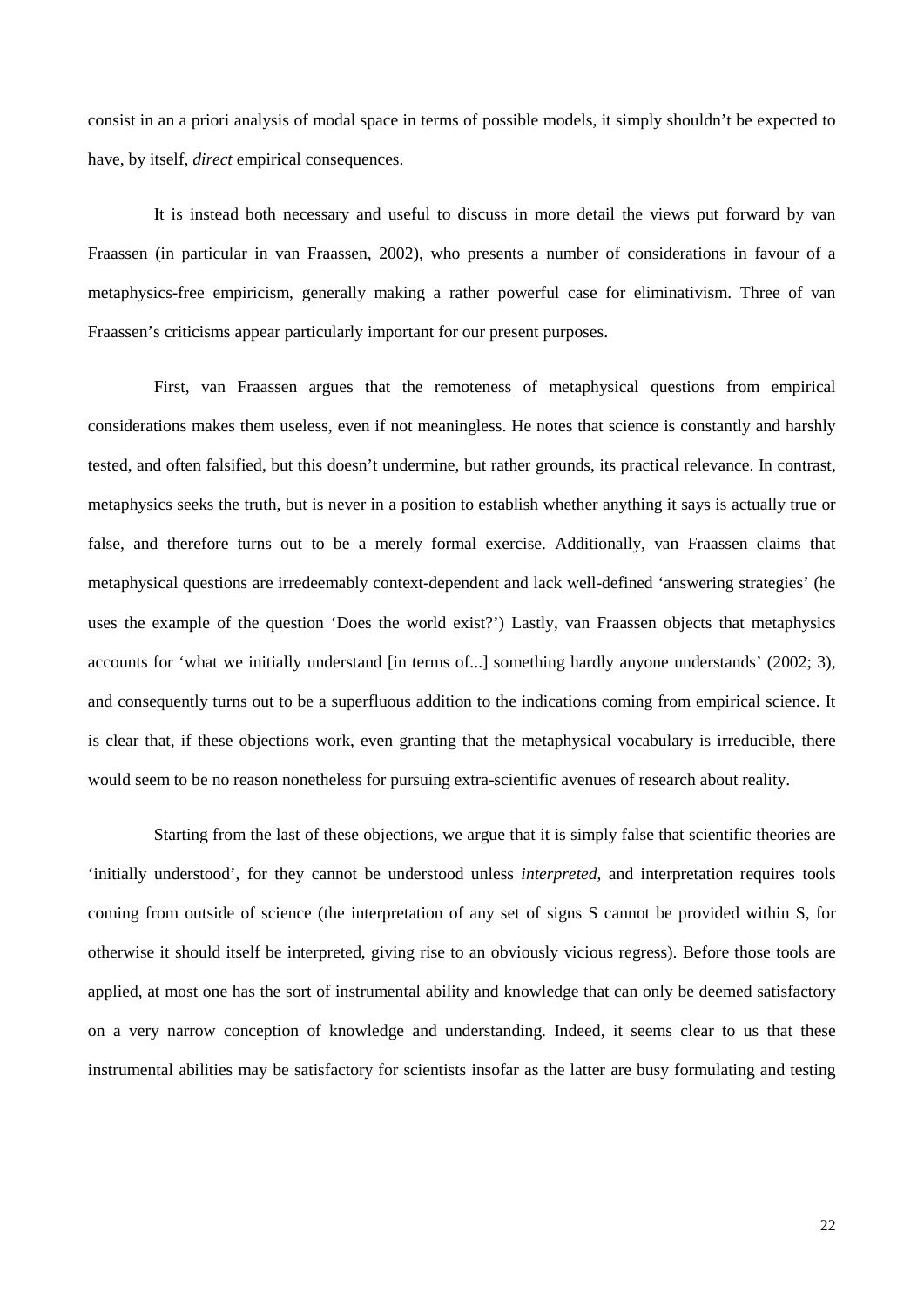theories, but cannot be satisfactory insofar as science must be understood as mapping the way the world is $17$ or, at any rate, be the subject for further analysis and reflection.

Now, if metaphysics turns out to be necessary for interpreting scientific theories, it also appears sensible to think that the concepts and categories typical of metaphysics – i.e., the general notions contained in the metaphysical vocabulary that we are presenting as indispensable for interpreting scientific theories – are not (necessarily) obscure. Indeed, since metaphysical vocabulary has been and is used to interpret scientific theories that were otherwise indecipherable as descriptions of the world we live in, van Fraassen's argument from obscurity does not get off the ground. Moreover, metaphysical analysis appears in this respect closer to commonsense than its scientific counterpart – reference to commonsense obviously having a positive connotation in connection to van Fraassen's overall philosophical perspective. For instance, is the notion of a universal, say, any more obscure than that of a Higgs boson? The answer is by no means obviously affirmative unless one equates clarity with measurability. But, again, this is not what one normally intends by 'understandability' and 'clarity' – not even in an openly instrumentalist context such as van Fraassen's. If concepts such as substance, relation, property and the like are systematically, or in most cases, more understandable (or at least no less understandable) than scientific concepts – and are in fact employed at least in some cases to interpret scientific theories – then van Fraassen's criticism appears neutralised.

This gives us a clue for answering the other two of van Fraassen's objections, so finally closing the circle we opened when discussing Paul's views on metaphysical inquiry – and in particular inference to the best explanation and pragmatic virtues. First, since it informs the interpretation of science, metaphysics is in a sense at least *indirectly testable*, i.e., it is not entirely immune to, and indifferent towards, empirical input (for instance, it appears simply wrong to say that the presentist conception of time is not challenged by the

<span id="page-22-0"></span><sup>&</sup>lt;sup>17</sup> Of course, this is something that a scientific anti-realist such as van Fraassen could deny. Notice, however, that we are not taking issue here with the overall coherence of those anti-metaphysical stances that are based on scientific antirealism – we just want to discuss the more specific claims, listed above, that van Fraassen makes about metaphysics. The acceptance of scientific realism might, we think, lend further plausibility to our arguments and/or be itself supported by those arguments. The idea is that, on the one hand, scientific realists believe that there is some structure to reality that science tracks, hence aptly naturalistic metaphysicians may hope to be after the same structure; and, on the other hand, that the definition of coherent scientific-cum-metaphysical views of reality may lend support to the basic intuition underpinning the realist stance, i.e., that there is indeed a structure of reality that we have the possibility to gain a progressively more accurate knowledge of. However, it may also be that scientific anti-realists are metaphysical anti-naturalists, or that they are naturalists about metaphysics but take metaphysical hypotheses as mere fictions. The issue is complex and we need not, hence will not, discuss this further here.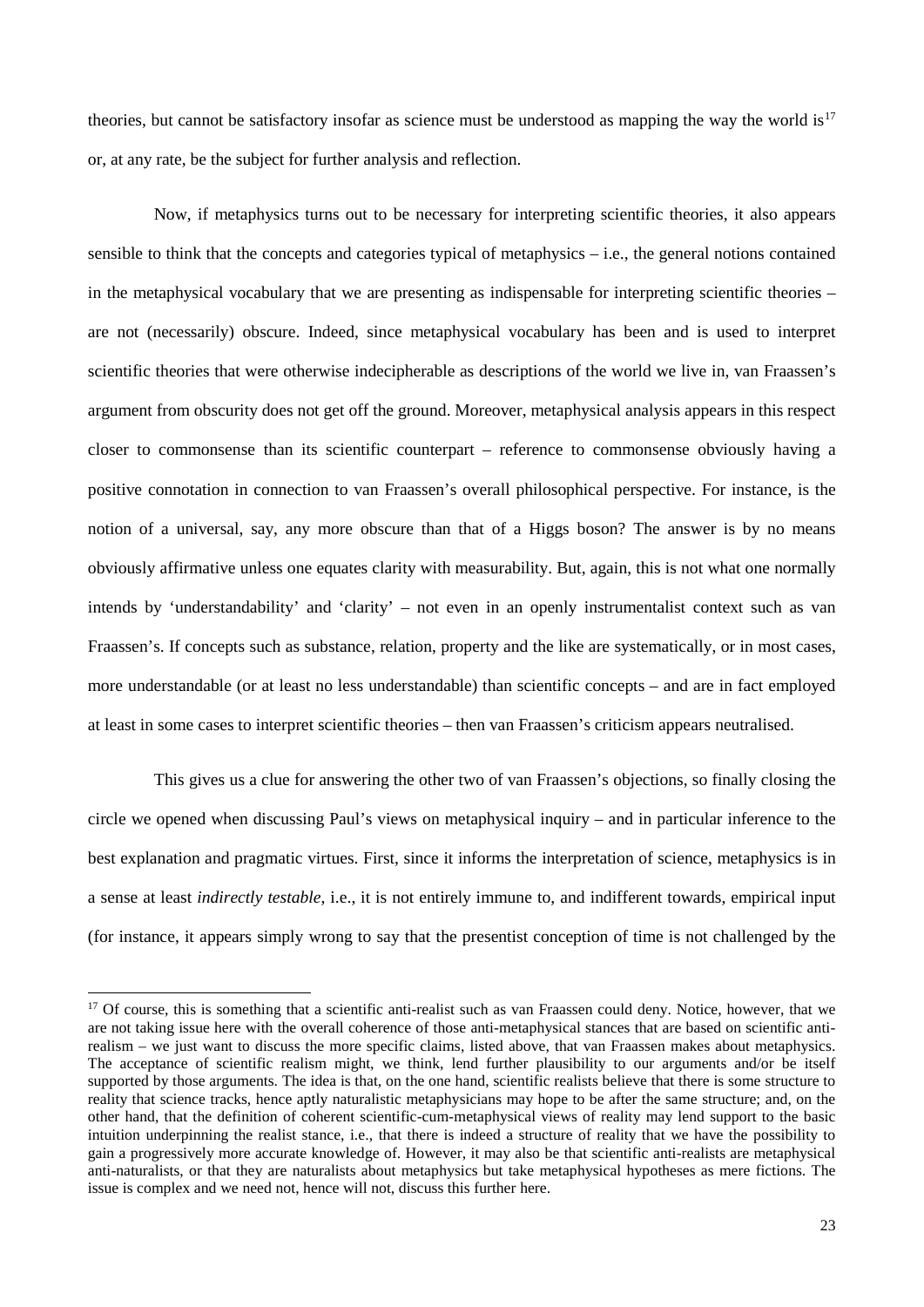empirical data, specifically, the special theory of relativity). This form of indirect testability is exactly what we take to be key to a proper characterisation of naturalised metaphysics, and what we referred to earlier, in questioning Paul's exclusive reference to theoretical virtues when defining the dynamics of metaphysical model-selection. Indeed, indirect testability, we suggest, is what enables one to build a bridge between scientific and metaphysical models and steer clear of the objection that, since metaphysics is not empirically relevant and yet aims at the truth, it should be simply dismissed. Secondly, and relatedly, the systematic application of metaphysical concepts and hypotheses (taken from the space of possibilities we mentioned earlier) with a view to interpreting our best current science seems to provide at least one criterion for going about answering metaphysical questions and selecting between metaphysical conjectures. What gets selected, in particular, are those among the latter that are (virtuous in terms of theoretical virtues and) most suited, all things considered, for making sense of the best available science. This, together with the strategy based on the modal constraints for scientific theorising discussed earlier, i.e., the idea that a preliminary exploration of possibility space is necessary for scientific inquiry to even get started, is tantamount to saying that, in spite of its autonomy, metaphysics is *not* a merely formal game which in principle lacks definitive answering strategies.<sup>18</sup>

### **5. Balancing metaphysics and science**

To sum up, the core of our positive proposal is that we consider some elements of metaphysics to be prior to science in that metaphysics explores a basic possibility space in such a way that the grounds for the interpretation of scientific theories are laid. At the same time, some elements of science are prior to metaphysics in that science not only contributes to the definition of the basic possibility space itself, but also gathers the indications coming from the actual world that are necessary for fleshing out the various metaphysical hypotheses and selecting the most appropriate (i.e., informative, explanatory, simple etc., but

<span id="page-23-0"></span><sup>&</sup>lt;sup>18</sup> An interesting thing to notice in this connection is that Ladyman and Ross – in harmony with their endorsement of a non-eliminativist form of naturalism – put forward a positive metaphysical proposal in their book: so-called ontic structural realism, i.e., the view that reality is ultimately constituted by relations only. As the ongoing controversy about the strength and even meaning of ontic structural realism shows, such a conjecture is far from being a more or less direct consequence of contemporary science. In fact, it would seem that it can only be defined by first looking at the available possibility space with metaphysical – not physical, or at any rate scientific – glasses, and making choices that are by no means exclusively based on empirical data.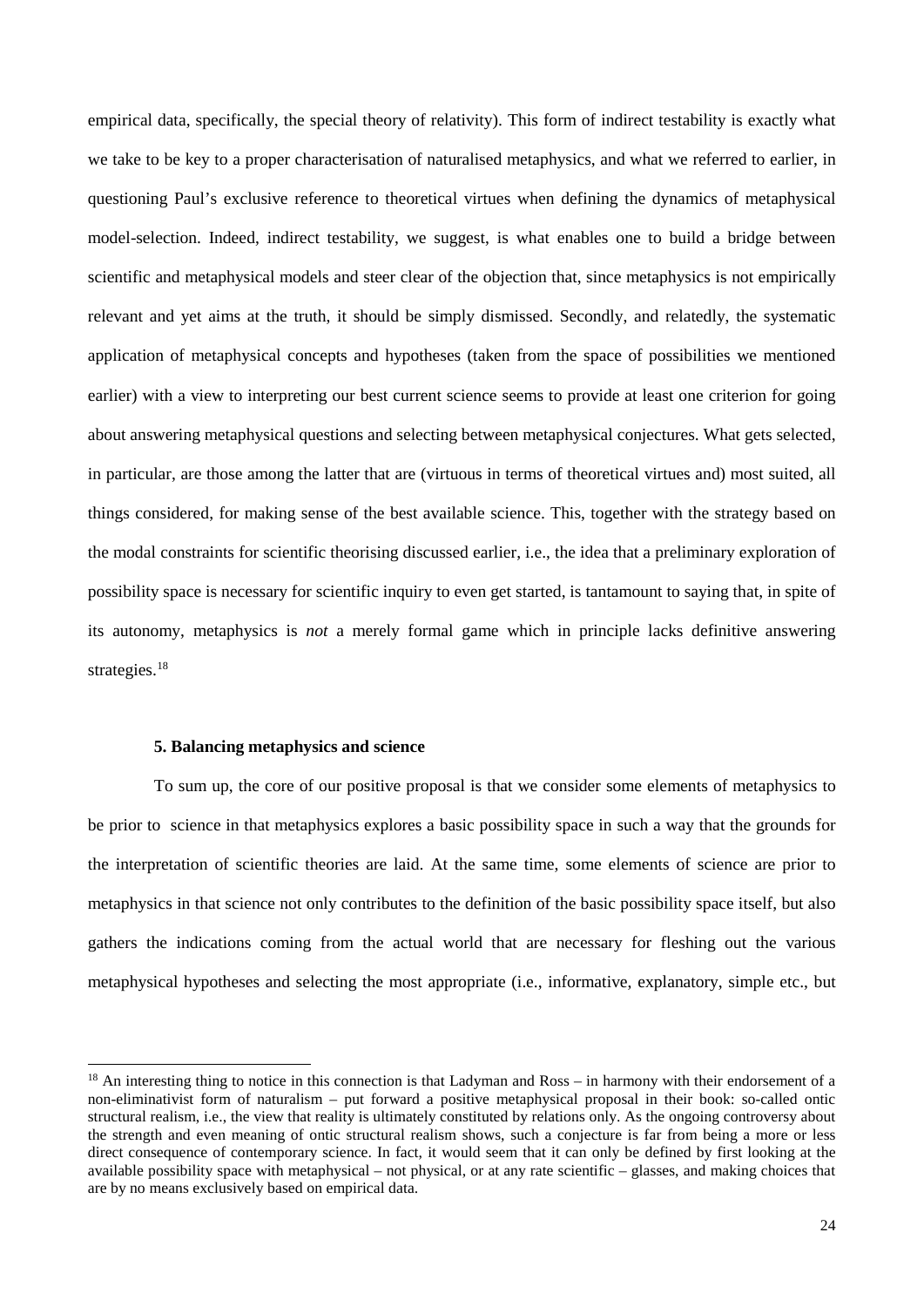also likely to be true) among them.<sup>[19](#page-24-0)</sup> Given this parallelism, claims about the respective fundamentality of science and metaphysics have to be re-evaluated. The picture that emerges is that the methodologies of the two disciplines, while distinct, are intertwined to such an extent that we cannot properly pursue one without the other if we want to describe and understand the structure of reality. As for their subject matter, we are happy to grant the fundamental unity and uniqueness of the domain that scientists and metaphysicians explore (or, at least, should explore) – both in terms of kinds of entities and in terms of modal structure: the target is 'just' the items that populate the concrete physical world, and the way they do so. The picture that emerges is thus a version of option 2) as listed in the introduction, with the addition of the mentioned caveats about intertwined methodologies.

Let us close by presenting a few more considerations in support of our proposed view on naturalistic metaphysics, and a brief case study. As has been argued, we find that our inquiry typically starts from certain empirical facts (ideally in accordance with the Ladyman-Ross 'Primacy of Physics Constraint') and then proceeds to more speculative areas, such as, for instance, thought experiments where alternative laws of physics are entertained. Then, the process moves back towards the empirical, when it comes to selecting the metaphysical models that are most likely to tell us something about the fundamental structure of reality, i.e., those that provide the best interpretation of our scientific theories. This, we suggest, is just as it should be: we ought to take our best science into account when we do metaphysics, but at some point we will have to go beyond it. At the same time, it is a perfectly legitimate endeavour for metaphysics to engage in an abstract analysis of (metaphysical) possibilities without seeking explicit confirmation from science, but this does not mean that such an analysis can be *completely* independent of science. In fact, there are areas of metaphysics where science may appear unlikely to ever offer anything more than underdetermined answers. But this fact cannot and should not be given a general normative connotation. Much like in the case of pure mathematics, it is often the development of science itself that both stimulates the development of the more abstract a priori work, and turns out to benefit from the enlarged set of conceptual tools defined by such work – thus vindicating its rationality.

<span id="page-24-0"></span><sup>&</sup>lt;sup>19</sup> It is also worth mentioning here a possible precursor to this type of view – of metaphysics and science both engaged in a study of the possibility space – kindly pointed out to us by an anonymous referee: Hooker (1987).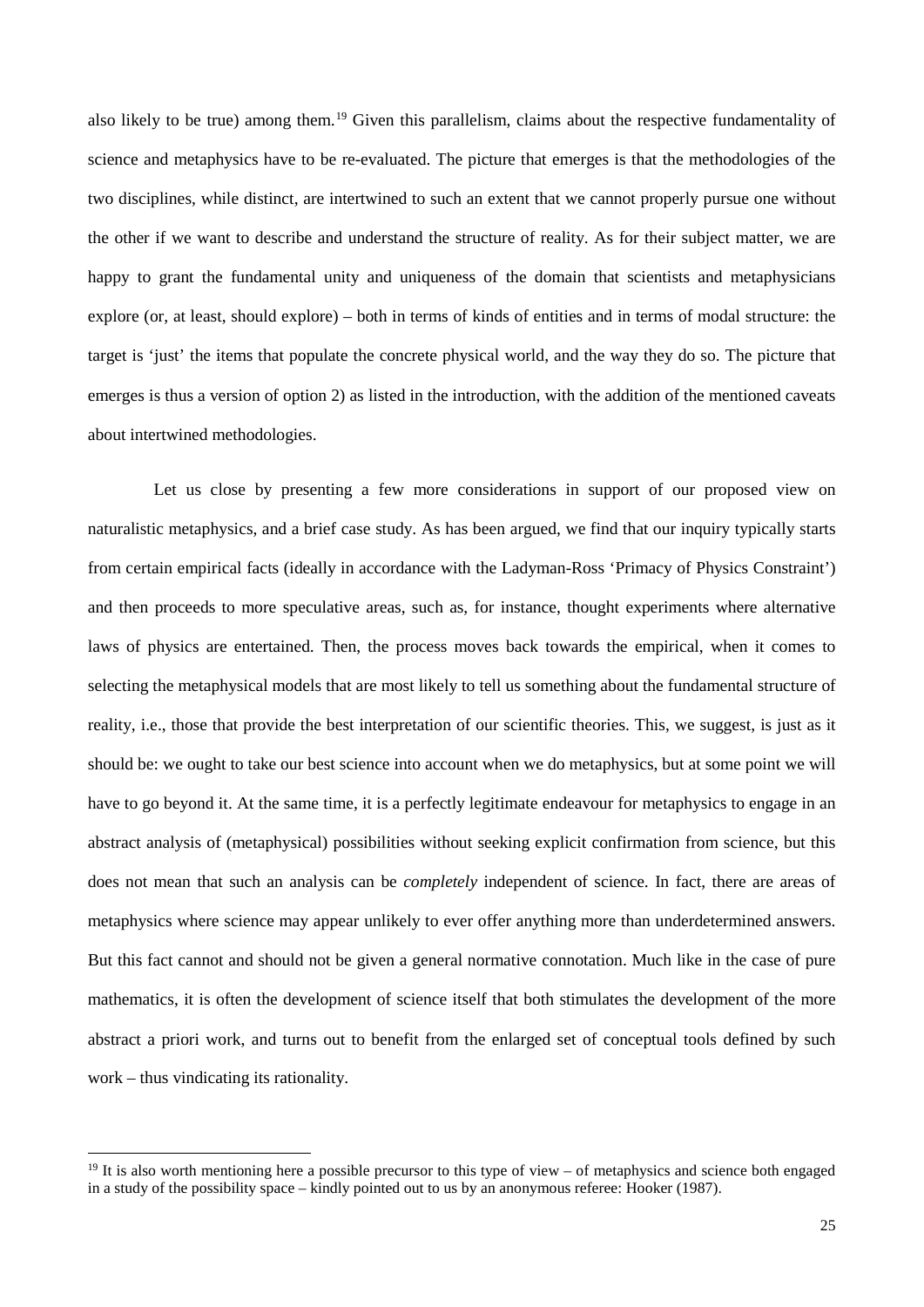And now for the case study as an example of the suggested dynamics of mutual support between science and metaphysics. A basic issue concerning the nature and structure of reality that both physics and metaphysics deal with concerns the 'basic building blocks' of the world. 20<sup>th</sup> century physics has led to the development of the so-called Standard Model of elementary particles, a very successful model based on quantum field theory, of which the recent discovery of the Higgs boson is just the latest striking confirmation. But what exactly does the Standard Model represent? Are elementary particles more or less like the individual things we interact with on a daily basis, or are they manifestations of something more fundamental? Is the Standard Model – regardless of its currently being the dominant paradigm among scientists – the *only* relevant alternative? In particular, is the assumption of a fundamental level of basic entities, which do not depend on anything else but which everything else depends on, truly inevitable? To these questions, physics simply does not provide systematic answers – indeed, no answer can be offered other than that represented by the model that is dominant in the scientific community of a given time, judging on the basis of which one might well conclude that atomism must be simply taken for granted.

Different metaphysical models of the structure of reality, however, have competed since antiquity. In particular, the Democritean atomistic model and Parmenides' monistic idea based on the unity of the One remained alive in philosophical thinking until the modern and contemporary era. But how is one to establish whether and why they are the only possible alternatives, and whether one of them truly captures the essential features of the world out there? Pure a priori work, it should now be clear, is simply unable to settle the matter. Here is where the mutual interplay and parallel development of science and metaphysics becomes possible, if not essential, as an alternative to the seeming impasse between the a priori and the a posteriori. And here is where, we think, our characterisation of this relationship becomes credible. In a nutshell, this is how we think (some significant aspects of) the situation could be represented:

1) Faced with the available empirical input – both of the commonsense and scientific type – metaphysicians explore a space of possibilities through distinctive a priori means, and by doing so they identify a range of general, seemingly internally coherent alternatives: besides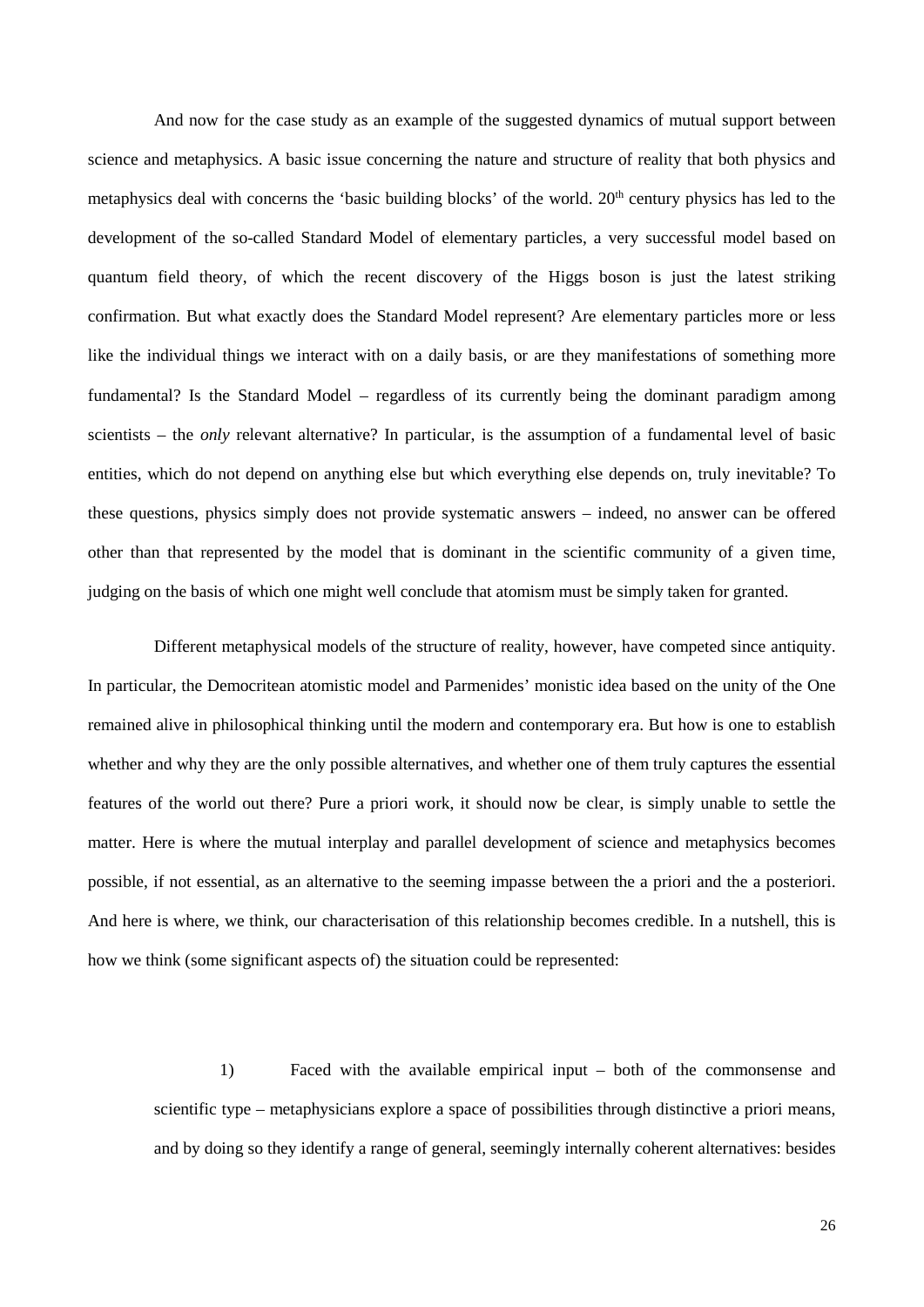atomism and monism, less 'conventional' views such as, for instance, a form of 'metaphysical infinitism' whereby there simply is no ultimate layer of reality, or a form of 'metaphysical coherentism' based on circular relations of dependence and priority<sup>20</sup>;

2) These alternatives are conceptually valuable independently of the empirical data. Indeed, like mathematical models and hypotheses, they emerge on the basis of peculiar, sui generis concepts: for instance, metaphysical infinitism as a perspective on the structure of reality emerges out of the concept of 'gunk' – expressing the possibility of something being infinitely divisible (everything having a proper part)<sup>21</sup>;

3) The input of science is nevertheless crucial in validating these new possibilities.<sup>[22](#page-26-2)</sup> In the case at hand, for instance, the idea of gunk – as the ground of infinitist models of the universe – seems to be at work in the definition of an important alternative to the Standard Model: Nobel prize winner Hans Dehmelt's (1989) model whereby an infinite series of layers of three particles each leads towards Dirac point particles in the limit. This example shows that, although they are derided by the more radical naturalistic metaphysicians/empiricist philosophers, purely philosophical concepts that apparently qualify as 'neo-scholastic' in a pejorative sense<sup>[23](#page-26-3)</sup> are (or at least may turn out to be) heuristically valuable in seeking to describe the ultimate structure of reality (and can perfectly turn to be so valuable only *after* their introduction in metaphysics);

4) Analogously, the abstract models of metaphysics gain credibility, or at any rate interest, insofar as they act as the basis for scientific models grounded in empirical input and testing. This does not mean that, say, Dehmelt's model was made possible by an explicit and conscious reference to a metaphysical idea; nor that the mere existence of this 'exotic' physical

<span id="page-26-0"></span><sup>&</sup>lt;sup>20</sup> Notice that the same holds also for 'purely' metaphysical issues: for instance, speculations about universals, tropes, substrata and the like may plausibly be said to arise from reflection on everyday facts of qualitative similarity and dissimilarity.

<span id="page-26-1"></span> $^{21}$  If the world is gunky there is at least one proper part of it that is such that every proper part of it has a further proper part.

<span id="page-26-2"></span> $^{22}$  Which clearly entails, among other things, that 1) and 2) above do not mean that scientific inquiry comes later. To the contrary, as shown by our reference to 'scientific input' in 1), we believe that, starting from the human amazement in front of the complexity and mysteriousness of reality, practical and theoretical work get started together.

<span id="page-26-3"></span><sup>&</sup>lt;sup>23</sup> The concept of gunk is explicitly indicated as an example of bad metaphysics, for instance, by Ladyman and Ross (2007; 20). It is interesting to notice, in passing, that they seem to employ something like it themselves when arguing for the viability of a version of 'ontic structural realism' whereby reality is 'relations all the way down'.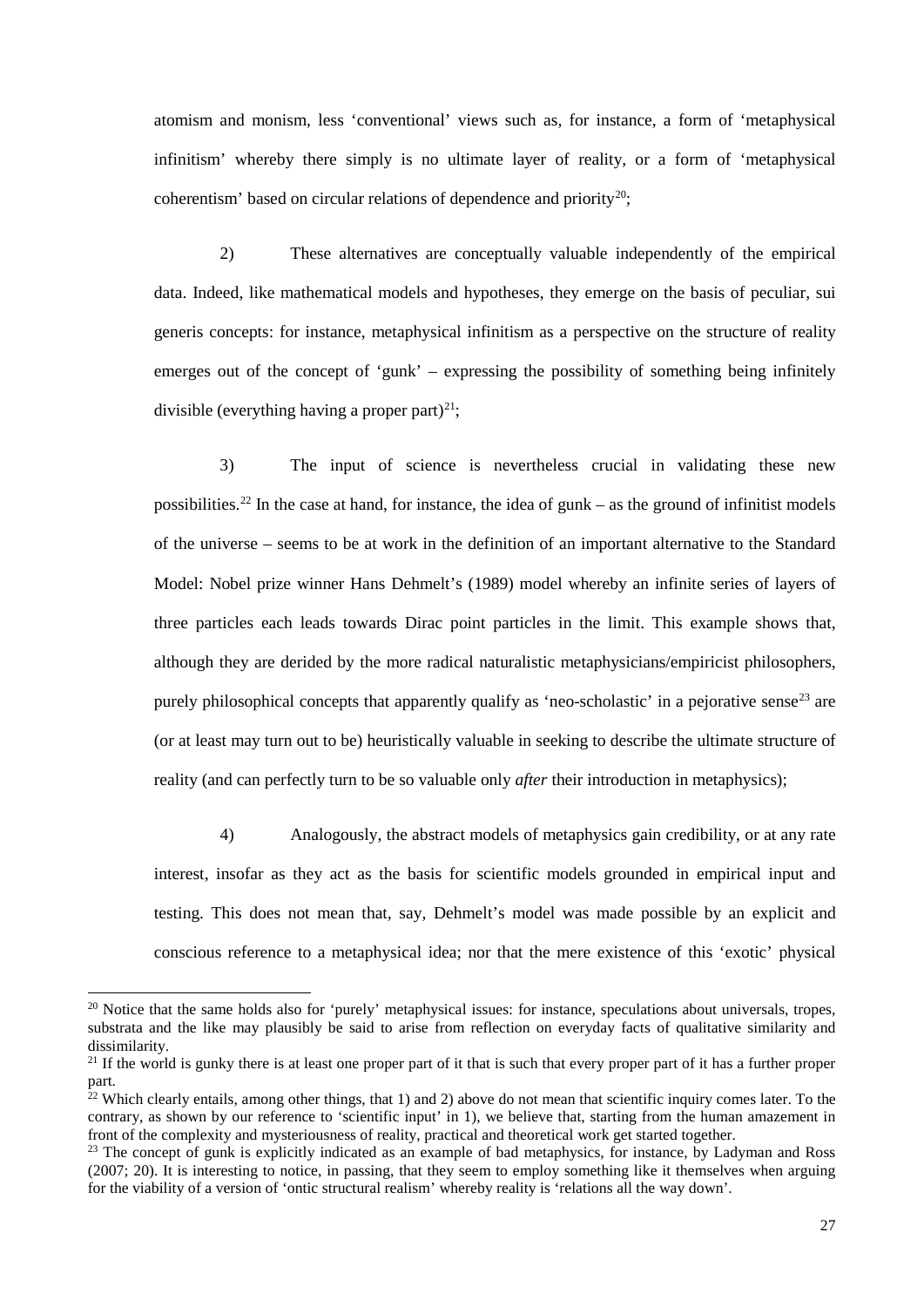conjecture in some sense confirms metaphysical infinitism. It does mean, though, that such a model was made possible by the realisation that a certain possibility was workable, worth consideration and also capable to account for the available empirical data. In this sense, one could say that whether infinitism was 'discovered' by metaphysicians or physicists is an otiose question – in either case this 'discovery' is compatible with the idea of a constrained possibility space which we have tried to elaborate here;

5) Once the relevant models have been identified, then one can agree with Paul that pragmatic considerations play an explicit role in physics as well as in metaphysics. Dehmelt, for instance, presents the infinite regress model as simpler than the dominant Standard Model. Besides the fit with the data, in this particular case explanatory power and compatibility with supposed physical laws are also crucial: Dehmelt's model has the advantage of avoiding the postulation of literally point-like particles, while zero-dimensionality and lack of spatial extension are normally assumed, albeit merely for predictive utility, when operating with the Standard Model. Since point particles are, strictly speaking, physical impossibilities and are consequently usually regarded as inevitable idealisations, this may count as a methodological argument in favour of Dehmelt's model and against the Standard Model. Something similar, we think, can and should happen in metaphysics, various competing hypotheses being critically compared to one another on the basis of their fit with empirical data and different scientific models, *as well as in terms of simplicity, fruitfulness, coherence with other theories, and so on*. So, it is at this stage of modelcomparison that pragmatic virtues become (as factors additional to empirical adequacy) crucial – even though, it must be pointed out explicitly, it doesn't look like final decisions are likely to emerge from this (which, however, is the case in metaphysics as much as in science, due to the very nature of inference to the best explanation);

6) Even if no final verdict regarding the ultimate structure of priority relations of the physical world is forthcoming, it nevertheless seems that what allows one to make the most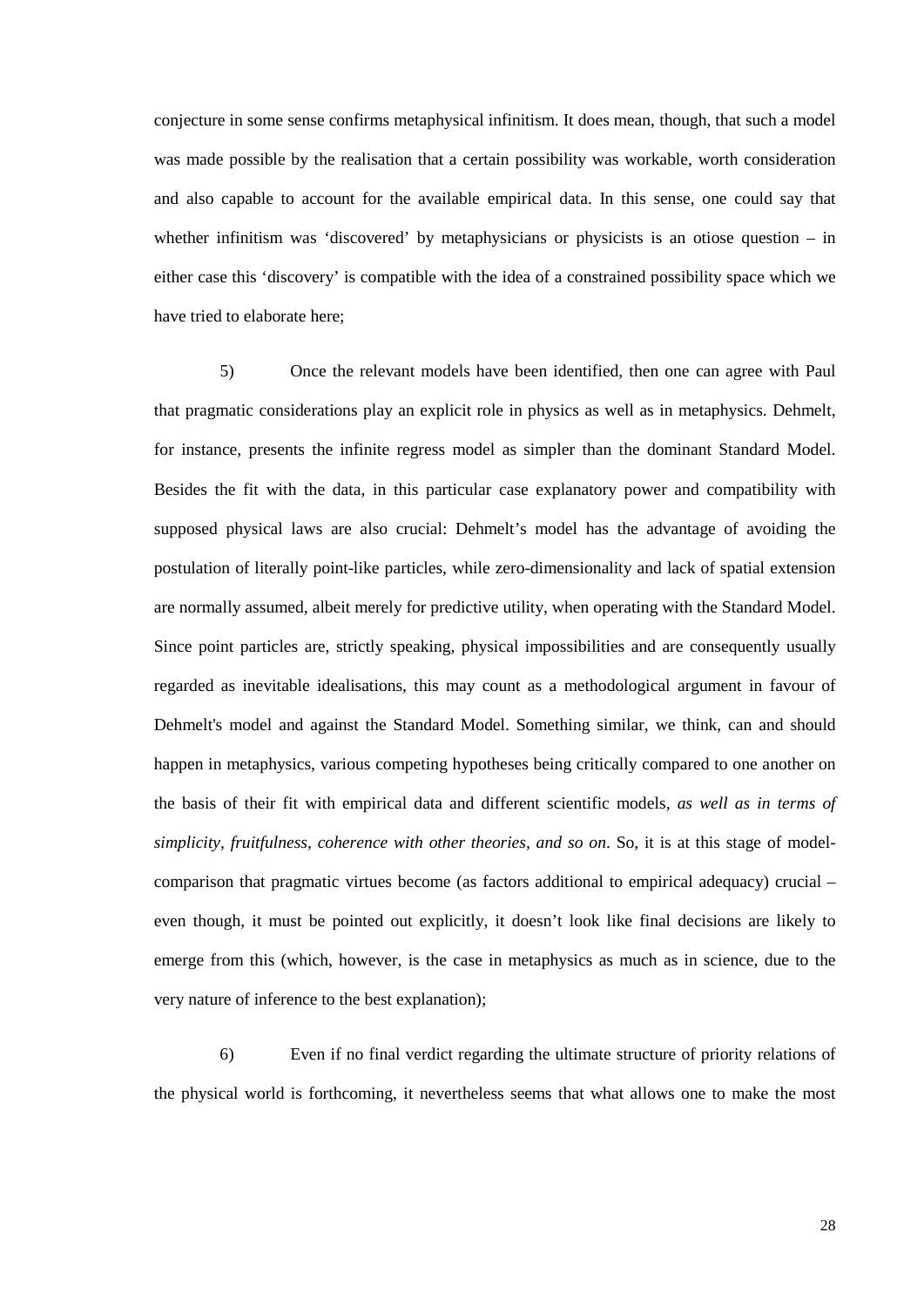progress<sup>[24](#page-28-0)</sup> is a continuous interaction between the a priori and the a posteriori, whereby the possibilities identified via metaphysical tools are substantiated in the form of physical models, which in turn allow the former to be indirectly tested against the empirical domain. If they are accessible to us at all, then it is in this way that putative essences of things can best be expected to be arrived at.

In this interaction, we repeat one last time, at no point does the need for a metaphysical modality allegedly irreducible to nomological modality arise – nor the opposite need to reduce the former to the latter. What is important is that metaphysics and physics (more generally, empirical science) are just two distinct aspects of our attempt to discover the structure of reality – regardless of whether the latter has two or only one set of characteristic features. [25](#page-28-1)

#### **6. Concluding remarks**

In this paper, we have articulated and defended a 'moderately' naturalistic approach to metaphysics that we take to strike the best balance between science and metaphysics, and thus between a posteriori and a priori inquiry. We have focused on natural science and physics in particular on one hand and core areas of ontology on the other, but we believe that at least some of our results can be generalized to science and metaphysics more broadly conceived. From the more radical, empiricist perspective (ultimately leading to strong forms of deflationism if not to eliminativism), our approach took the idea that it is really empirical science that provides us with the access to essences, i.e., with knowledge of the fundamental features of

<span id="page-28-0"></span> $24$  To avoid ambiguities, we are not arguing here for the necessity of metaphysics for the progress of science (although we think there is in fact such a necessity); rather, we are claiming that the most progress in our knowledge of reality broadly understood is achieved by using the a priori tools of metaphysics and the a posteriori tools of science together rather than as exclusive alternatives.

<span id="page-28-1"></span> $25$  It goes without saying that, as argued by many in the past, the demarcation between the metaphysical and empirical elements of this methodology is not sharp, and it is plausible to think that one blurs into the other at the boundary. This does not affect our view, which relies on the fact that at least extreme cases can be sharply distinguished one from the other; and that both aspects are in any case equally indispensable, independently of how fuzzy or sharp the dividing line between the two is. (As a matter of fact, it is not difficult to see that the idea of moderately naturalistic metaphysics is, if anything, rendered more plausible by the vagueness of the dividing line between science and metaphysics.)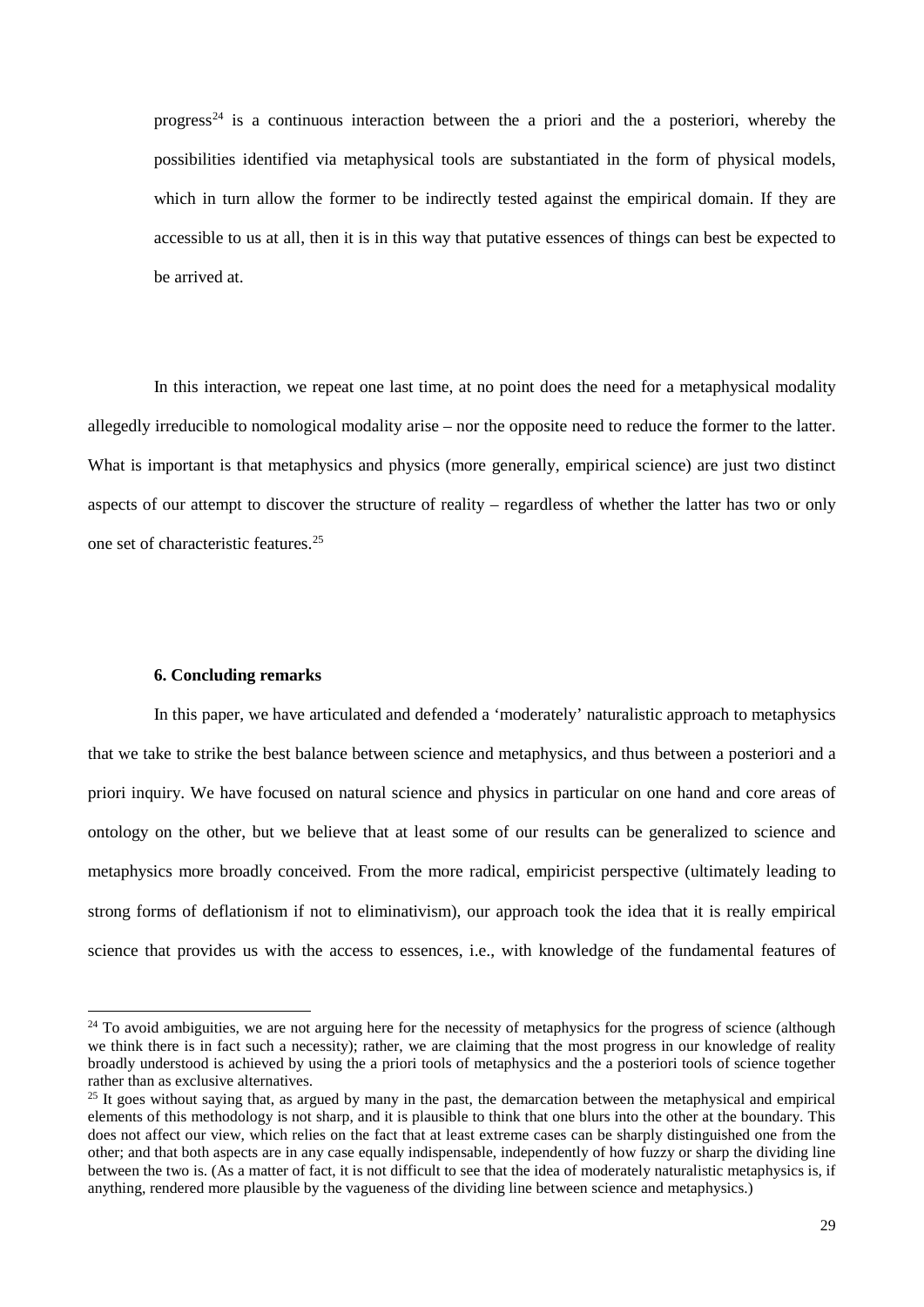reality – if there are any to be found. To this, however, unlike deflationists/eliminativists, we added a fundamental a priori element, which we take to be non-eliminable in all approaches that do not endorse fully instrumentalist views of science, and that makes us able to i) identify possible ways reality could be like (i.e., alternative metaphysical models claiming to represent essential features of reality) in the most comprehensive possible manner; and ii) lay the basis for the interpretation of the various scientific theories and models. In this sense, we suggested, a priori metaphysics has roughly the same level of independence as pure mathematics, and is similarly relevant for empirical science, in the sense that it is able to become more than a purely abstract exercise in possibility space. In closing, we provided a brief example of moderately naturalistic metaphysics at work, having to do with models of the ultimate structure of reality in terms of priority, dependence and (allegedly) basic constituents. The example is paradigmatic, we think, of the way in which a continuous interaction takes place between the a priori and the a posteriori (whether or not the individual scientist or philosopher is, fully or partially, aware of such interaction), and of how this is the best we could aim for when it comes to trying to gain knowledge of the fundamental features of reality – the difficulty of singling out univocal, definitive answers notwithstanding. We hope that future work will be devoted to more and more case studies at the boundary between physics (and, more generally, science) and metaphysics, and that they will take heed of the methodological guidelines that have been recommended in this paper.

## **Acknowledgments**

We'd like to acknowledge the helpful feedback from Travis Dumsday, Donnchadh O'Conaill, and audiences at Helsinki, Hong Kong, and Singapore, where previous versions of this paper were presented. Tahko's research for this paper was supported by Academy of Finland grants no. 266256 and no. 274715.